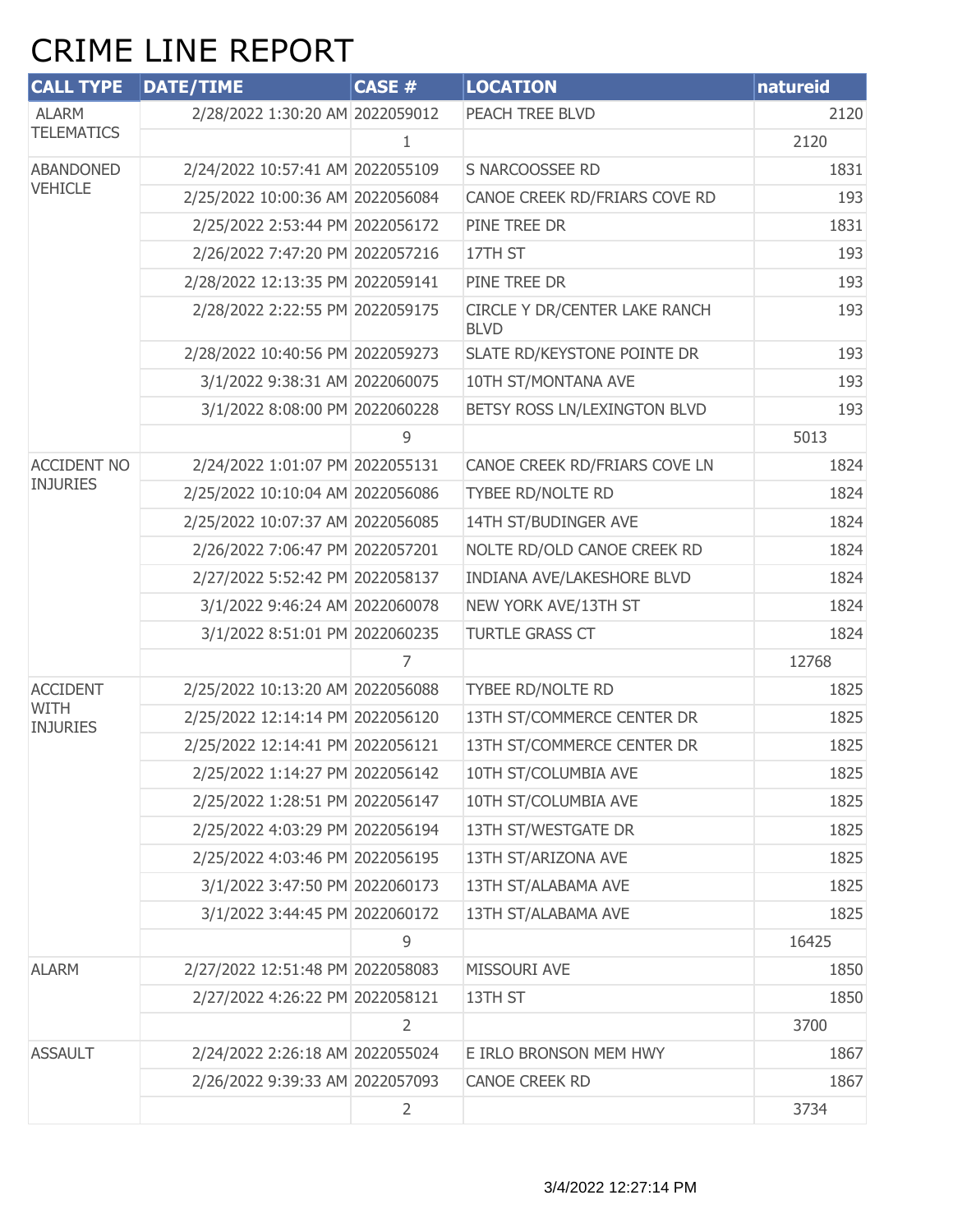| <b>ATTEMPT TO</b>  | 2/25/2022 7:27:39 AM 2022056048  |                | 12TH ST                                        | 1895  |
|--------------------|----------------------------------|----------------|------------------------------------------------|-------|
| <b>CONTACT</b>     | 2/25/2022 9:02:57 PM 2022056259  |                | <b>WISCONSIN AVE</b>                           | 1895  |
|                    | 2/25/2022 9:38:31 PM 2022056267  |                | <b>SEVEN OAKS DR</b>                           | 1895  |
|                    | 2/26/2022 10:24:58 AM 2022057104 |                | <b>SANCTUARY DR</b>                            | 1895  |
|                    | 2/26/2022 2:00:54 PM 2022057148  |                | <b>SCARLET OAK DR</b>                          | 1895  |
|                    | 3/1/2022 11:04:35 AM 2022060104  |                | 10TH ST/VERMONT AVE                            | 1895  |
|                    |                                  | 6              |                                                | 11370 |
| <b>ATTEMPTED</b>   | 2/25/2022 3:00:57 AM 2022056035  |                | SILVER THISTLE LN                              | 1855  |
| <b>SUICIDE</b>     | 2/25/2022 3:05:41 AM 2022056037  |                | <b>SILVER THISTLE LN</b>                       | 189   |
|                    | 2/27/2022 1:17:57 PM 2022058088  |                | ROPER RD                                       | 189   |
|                    |                                  | 3              |                                                | 2233  |
| <b>BARKING DOG</b> | 2/24/2022 11:21:00 PM 2022055254 |                | PENNSYLVANIA AVE                               | 809   |
|                    | 2/24/2022 11:19:30 PM 2022055253 |                | 3RD ST/PENNSYLVANIA AVE                        | 68    |
|                    | 2/28/2022 7:01:52 AM 2022059056  |                | KISSIMMEE PARK RD/OLD CANOE<br><b>CREEK RD</b> | 809   |
|                    | 2/28/2022 1:34:17 PM 2022059161  |                | <b>ANDES WAY</b>                               | 68    |
|                    |                                  | $\overline{4}$ |                                                | 1754  |
| <b>BATTERY</b>     | 2/24/2022 4:45:08 AM 2022055038  |                | <b>SIMPSON RD</b>                              | 1870  |
|                    | 2/26/2022 10:20:48 AM 2022057103 |                | <b>BLACKBERRY CIR</b>                          | 1870  |
|                    | 2/26/2022 12:49:16 PM 2022057130 |                | <b>MASSACHUSETTS AVE</b>                       | 1870  |
|                    | 2/27/2022 11:20:45 AM 2022058073 |                | NEPTUNE BAY CIR                                | 1870  |
|                    | 2/27/2022 6:33:15 PM 2022058144  |                | <b>BITTLE WAY</b>                              | 1870  |
|                    | 2/28/2022 11:59:00 AM 2022059135 |                | <b>NORA TYSON RD</b>                           | 1870  |
|                    | 2/28/2022 3:49:56 PM 2022059202  |                | <b>LAKESHORE BLVD</b>                          | 1870  |
|                    |                                  | 7              |                                                | 13090 |
| <b>CITIZEN</b>     | 2/24/2022 7:38:22 AM 2022055055  |                | OHIO AVE                                       | 1811  |
| <b>ASSIST</b>      | 2/24/2022 11:13:53 AM 2022055112 |                | CALIFORNIA AVE                                 | 1811  |
|                    | 2/24/2022 1:55:29 PM 2022055144  |                | 13TH ST                                        | 1811  |
|                    | 2/24/2022 6:12:28 PM 2022055201  |                | NOLTE RD/CANOE CREEK RD                        | 1811  |
|                    | 2/24/2022 8:13:32 PM 2022055219  |                | <b>BETSY ROSS LN</b>                           | 1811  |
|                    | 2/24/2022 7:20:51 PM 2022055211  |                | 13TH ST                                        | 1811  |
|                    | 2/25/2022 12:29:03 PM 2022056126 |                | NEPTUNE RD                                     | 1811  |
|                    | 2/25/2022 12:43:25 PM 2022056130 |                | CANOE CREEK RD/NOLTE RD                        | 1811  |
|                    | 2/25/2022 12:44:32 PM 2022056131 |                | <b>KENTUCKY AVE</b>                            | 1811  |
|                    | 2/25/2022 5:59:57 PM 2022056214  |                | ORANGE TREE CT                                 | 1811  |
|                    | 2/25/2022 6:23:44 PM 2022056222  |                | <b>MEMORY LN</b>                               | 1811  |
|                    | 2/25/2022 4:40:40 PM 2022056204  |                | 17TH ST                                        | 1811  |
|                    | 2/25/2022 12:16:35 PM 2022056122 |                | NEPTUNE RD                                     | 1811  |
|                    | 2/25/2022 4:10:02 PM 2022056196  |                | NEPTUNE RD                                     | 1811  |
|                    | 2/26/2022 8:49:27 AM 2022057083  |                | NEPTUNE RD                                     | 1811  |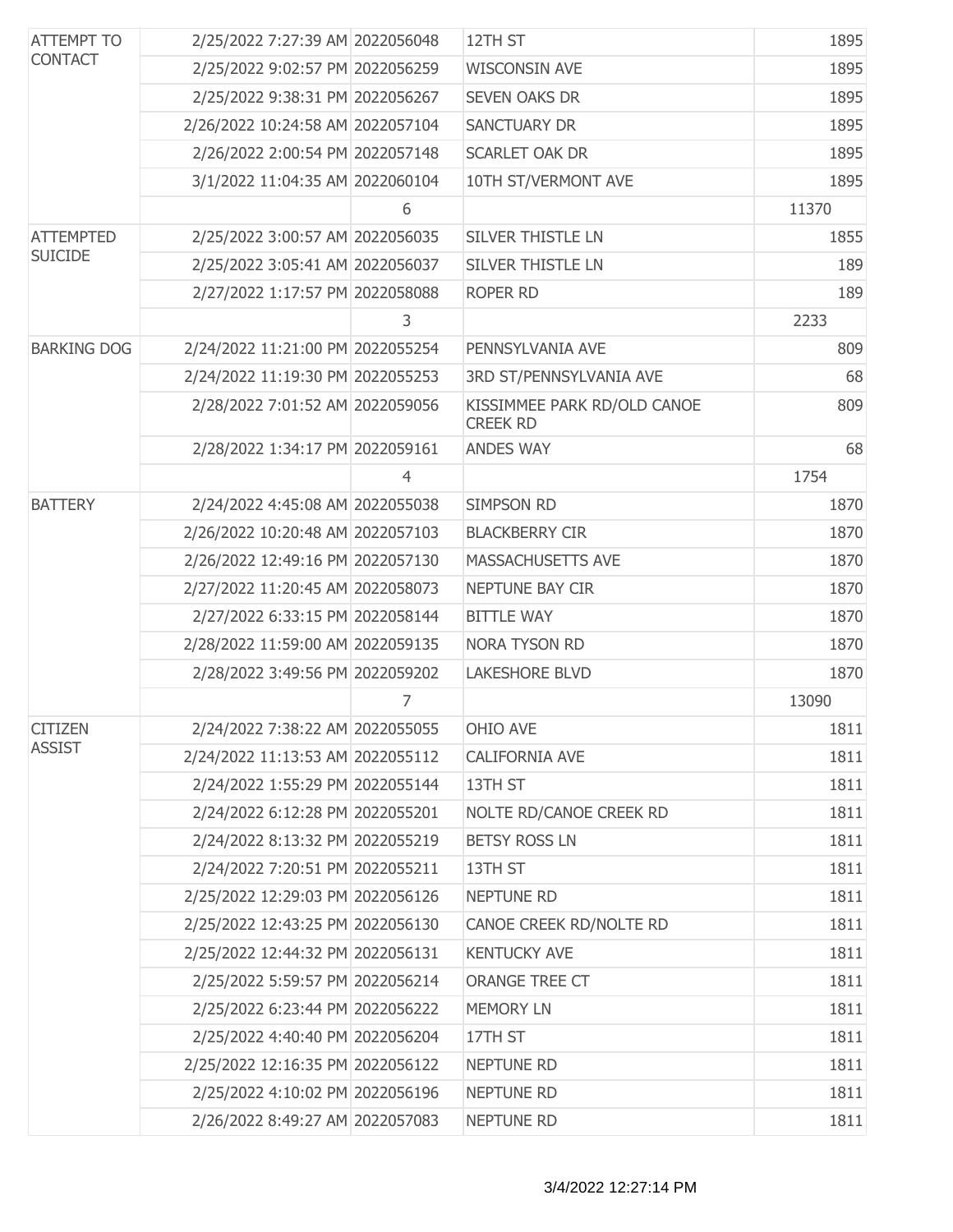| <b>CITIZEN</b><br><b>ASSIST</b>   | 2/26/2022 1:24:27 PM 2022057140  |              | MISSOURI AVE                | 1811  |
|-----------------------------------|----------------------------------|--------------|-----------------------------|-------|
|                                   | 2/26/2022 3:47:25 PM 2022057167  |              | MOHAWK CT                   | 1811  |
|                                   | 2/26/2022 5:02:21 PM 2022057186  |              | 13TH ST                     | 1811  |
|                                   | 2/26/2022 4:26:08 PM 2022057177  |              | <b>BLACKBERRY CIR</b>       | 1811  |
|                                   | 2/26/2022 4:22:36 PM 2022057174  |              | E IRLO BRONSON MEM HWY      | 1811  |
|                                   | 2/26/2022 8:16:48 PM 2022057217  |              | NOLTE RD                    | 1811  |
|                                   | 2/26/2022 10:45:55 PM 2022057252 |              | ORCHID LN                   | 1811  |
|                                   | 2/27/2022 3:01:33 PM 2022058103  |              | OHIO AVE                    | 1811  |
|                                   | 2/27/2022 3:33:56 PM 2022058110  |              | <b>LAKESHORE BLVD</b>       | 1811  |
|                                   | 2/27/2022 3:43:52 PM 2022058113  |              | MISSOURI AVE                | 1811  |
|                                   | 2/27/2022 7:55:26 PM 2022058156  |              | LAGO CT                     | 1811  |
|                                   | 2/27/2022 8:21:21 PM 2022058163  |              | NOLTE RD/OLD CANOE CREEK RD | 1811  |
|                                   | 2/27/2022 8:26:19 PM 2022058164  |              | MISSOURI AVE                | 1811  |
|                                   | 2/28/2022 6:40:23 AM 2022059051  |              | <b>CHRISTINA LEE LN</b>     | 1811  |
|                                   | 2/28/2022 10:51:37 AM 2022059114 |              | NEPTUNE RD                  | 1811  |
|                                   | 2/28/2022 1:56:08 PM 2022059172  |              | 13TH ST                     | 1811  |
|                                   | 2/28/2022 3:45:28 PM 2022059201  |              | PINE LAKE DR                | 1811  |
|                                   | 2/28/2022 4:35:55 PM 2022059215  |              | NAUVOO CT                   | 1811  |
|                                   | 2/28/2022 3:24:31 PM 2022059197  |              | <b>BLACKBERRY CIR</b>       | 1811  |
|                                   | 2/28/2022 3:10:11 PM 2022059190  |              | PINE ST                     | 1811  |
|                                   | 2/28/2022 5:07:11 PM 2022059224  |              | OHIO AVE                    | 1811  |
|                                   | 3/1/2022 3:52:54 PM 2022060175   |              | NORA TYSON RD/RAIN LILY PL  | 1811  |
|                                   | 3/1/2022 1:08:07 PM 2022060131   |              | <b>SUGARBERRY LN</b>        | 1811  |
|                                   | 3/1/2022 4:35:20 PM 2022060187   |              | E IRLO BRONSON MEM HWY      | 1811  |
|                                   | 3/1/2022 3:52:14 PM 2022060174   |              | <b>NEPTUNE RD</b>           | 1811  |
|                                   | 3/1/2022 6:47:53 PM 2022060217   |              | <b>CYPRESS LANDING LN</b>   | 1811  |
|                                   |                                  | 41           |                             | 74251 |
| <b>CITIZEN ASSIT</b>              | 2/27/2022 9:50:41 AM 2022058063  |              | <b>LAKESHORE BLVD</b>       | 571   |
| <b>SMALL ANIMAL</b><br><b>RES</b> |                                  | $\mathbf{1}$ |                             | 571   |
| <b>CITIZEN ASSIT</b>              | 2/26/2022 1:31:21 PM 2022057143  |              | E 17TH ST                   | 579   |
| <b>UNKNOWN</b><br><b>OTHER</b>    |                                  | $\mathbf{1}$ |                             | 579   |
| <b>CIVIL MATTER</b>               | 2/24/2022 10:28:15 AM 2022055100 |              | MASSACHUSETTS AVE           | 1810  |
|                                   | 2/24/2022 1:38:15 PM 2022055139  |              | <b>WATERFRONT DR</b>        | 19    |
|                                   | 2/24/2022 7:57:29 PM 2022055216  |              | MINNESOTA AVE               | 19    |
|                                   | 2/25/2022 12:06:58 PM 2022056117 |              | 13TH ST                     | 19    |
|                                   | 2/25/2022 2:33:00 PM 2022056166  |              | 13TH ST                     | 19    |
|                                   | 2/25/2022 6:43:05 PM 2022056231  |              | PINE VALLEY RD              | 19    |
|                                   | 2/26/2022 11:22:19 AM 2022057110 |              | E 5TH ST                    | 1810  |
|                                   | 2/28/2022 8:18:14 AM 2022059072  |              | <b>KENTUCKY AVE</b>         | 19    |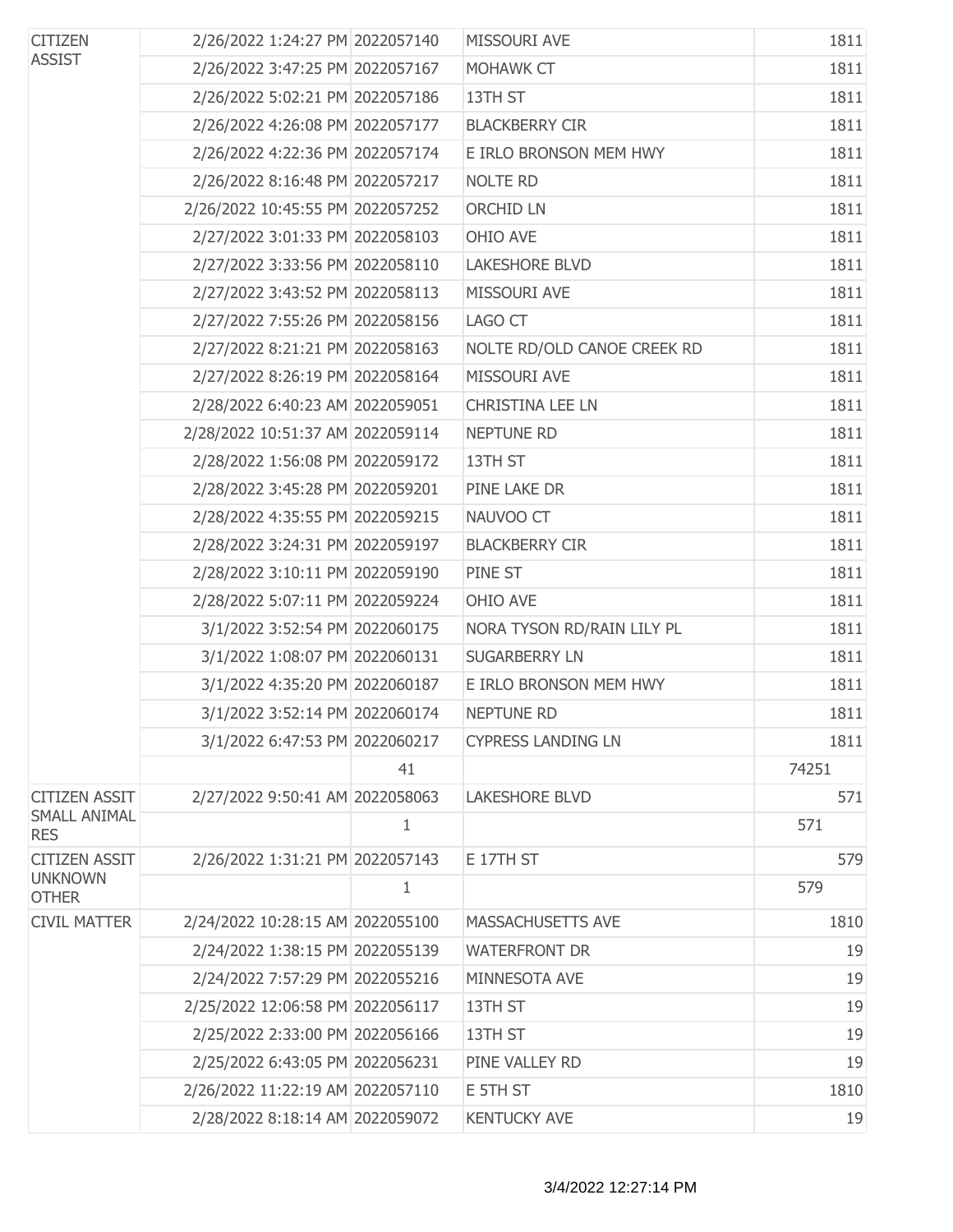| <b>CIVIL MATTER</b>             | 2/28/2022 8:36:22 AM 2022059076  |                | E IRLO BRONSON MEM HWY | 1810 |
|---------------------------------|----------------------------------|----------------|------------------------|------|
|                                 | 2/28/2022 11:54:24 AM 2022059132 |                | E 13TH ST              | 19   |
|                                 | 2/28/2022 1:49:47 PM 2022059170  |                | MICHIGAN AVE           | 1810 |
|                                 | 3/1/2022 7:58:49 PM 2022060226   |                | <b>KING OAK LN</b>     | 1810 |
|                                 |                                  | 12             |                        | 9183 |
| <b>COMMERCIAL</b>               | 2/24/2022 6:33:40 PM 2022055207  |                | E IRLO BRONSON MEM HWY | 50   |
| <b>BURGLARY</b><br><b>ALARM</b> | 2/24/2022 6:56:39 PM 2022055209  |                | E IRLO BRONSON MEM HWY | 50   |
|                                 | 2/24/2022 11:00:55 PM 2022055247 |                | <b>BUDINGER AVE</b>    | 50   |
|                                 | 2/26/2022 3:10:21 AM 2022057015  |                | <b>HAMLIN AVE</b>      | 50   |
|                                 | 2/26/2022 8:59:14 AM 2022057084  |                | 13TH ST                | 50   |
|                                 | 2/26/2022 8:16:45 AM 2022057073  |                | <b>HAMLIN AVE</b>      | 50   |
|                                 | 2/26/2022 10:44:38 AM 2022057106 |                | 17TH ST                | 50   |
|                                 | 2/27/2022 6:49:53 AM 2022058043  |                | <b>PROGRESS LN</b>     | 50   |
|                                 | 2/28/2022 5:20:25 PM 2022059226  |                | 9TH ST                 | 50   |
|                                 | 3/1/2022 5:23:19 PM 2022060193   |                | 9TH ST                 | 50   |
|                                 |                                  | 10             |                        | 500  |
| <b>COMMERCIAL</b>               | 2/25/2022 4:23:07 PM 2022056198  |                | E IRLO BRONSON MEM HWY | 47   |
| <b>HOLD UP</b><br><b>ALARM</b>  |                                  | 1              |                        | 47   |
| <b>CONSENTUAL</b>               | 3/1/2022 1:36:14 PM 2022060139   |                | 12TH ST/DELAWARE AVE   | 1864 |
| <b>CONTACT</b>                  |                                  | $\mathbf{1}$   |                        | 1864 |
| <b>CRA GENERAL</b>              | 2/24/2022 2:06:13 AM 2022055021  |                |                        | 2051 |
|                                 |                                  | 1              |                        | 2051 |
| <b>CRA TRAINING</b>             | 2/24/2022 1:51:54 PM 2022055143  |                |                        | 2055 |
|                                 |                                  | $\mathbf{1}$   |                        | 2055 |
| <b>CRIMINAL</b>                 | 2/26/2022 5:26:11 PM 2022057188  |                | 13TH ST                | 1860 |
| <b>MISCHIEF</b>                 |                                  | 1              |                        | 1860 |
| <b>CUSTODY</b>                  | 2/24/2022 5:24:39 PM 2022055188  |                | <b>DUMBLETON PL</b>    | 1935 |
| <b>ISSUE</b>                    |                                  | 1              |                        | 1935 |
| <b>DANGEROUS</b>                | 2/24/2022 12:05:43 AM 2022055001 |                | MICHIGAN AVE           | 54   |
| <b>ANIMAL</b>                   | 2/27/2022 8:43:33 PM 2022058168  |                | <b>KING OAK CIR</b>    | 54   |
|                                 |                                  | $\overline{2}$ |                        | 108  |
| <b>DISTURBANCE</b>              | 2/26/2022 12:38:13 AM 2022057005 |                | <b>NEW YORK AVE</b>    | 1844 |
|                                 |                                  | $\mathbf{1}$   |                        | 1844 |
| <b>DRUGS</b>                    | 2/24/2022 9:42:14 PM 2022055234  |                | <b>NOLTE RD</b>        | 1812 |
|                                 | 2/25/2022 2:41:40 AM 2022056032  |                | <b>CANOE CREEK RD</b>  | 1812 |
|                                 | 2/25/2022 4:43:11 PM 2022056205  |                | 13TH ST/NEPTUNE RD     | 1812 |
|                                 | 2/26/2022 4:52:19 PM 2022057184  |                | 13TH ST                | 1812 |
|                                 | 2/28/2022 11:48:42 AM 2022059128 |                | MICHIGAN AVE           | 1812 |
|                                 | 2/28/2022 8:17:52 PM 2022059255  |                | 13TH ST/FLORIDA AVE    | 1812 |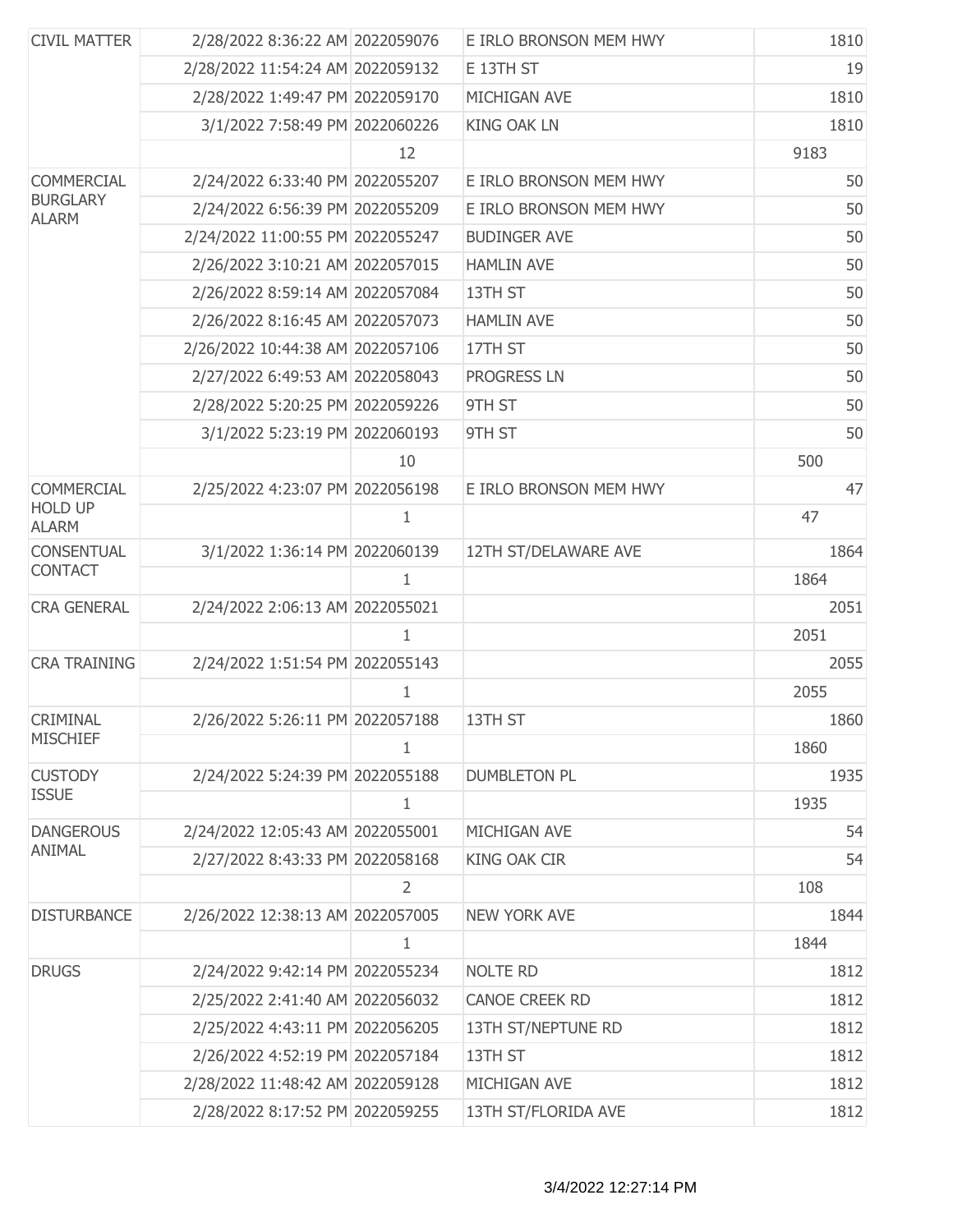| <b>DRUGS</b>     | 3/1/2022 11:41:57 AM 2022060111  |    | <b>NEPTUNE RD</b>                         | 1812  |
|------------------|----------------------------------|----|-------------------------------------------|-------|
|                  |                                  | 7  |                                           | 12684 |
| <b>DUPLICATE</b> | 2/24/2022 1:13:32 PM 2022055134  |    | LOUISIANA AVE                             | 1851  |
| <b>CALL</b>      | 2/24/2022 4:52:58 PM 2022055175  |    | OLD CANOE CREEK RD                        | 1851  |
|                  | 2/24/2022 6:05:41 PM 2022055199  |    | 10TH ST                                   | 1851  |
|                  | 2/25/2022 10:28:03 AM 2022056098 |    | 17TH ST                                   | 1851  |
|                  | 2/25/2022 9:45:42 AM 2022056076  |    | <b>VERMONT AVE</b>                        | 1851  |
|                  | 2/25/2022 10:41:26 AM 2022056105 |    | 13TH ST                                   | 1851  |
|                  | 2/25/2022 12:47:02 PM 2022056132 |    | CRESTWOOD CIR                             | 1851  |
|                  | 2/25/2022 2:19:27 PM 2022056163  |    | 10TH ST/COLUMBIA AVE                      | 1851  |
|                  | 2/25/2022 12:13:28 PM 2022056119 |    | COMMERCE CENTER DR/13TH ST                | 1851  |
|                  | 2/25/2022 9:03:28 PM 2022056260  |    | <b>WISCONSIN AVE</b>                      | 1851  |
|                  | 2/26/2022 11:46:56 AM 2022057115 |    | E IRLO BRONSON MEM HWY/S<br>NARCOOSSEE RD | 1851  |
|                  | 2/26/2022 12:11:21 PM 2022057125 |    | CANOE CREEK RD                            | 1851  |
|                  | 2/26/2022 11:48:28 AM 2022057117 |    | E IRLO BRONSON MEM HWY                    | 1851  |
|                  | 2/26/2022 7:09:21 PM 2022057203  |    | NOLTE RD/OLD CANOE CREEK RD               | 1851  |
|                  | 2/26/2022 7:16:21 PM 2022057209  |    | 13TH ST                                   | 1851  |
|                  | 2/26/2022 7:14:33 PM 2022057207  |    | 13TH ST                                   | 1851  |
|                  | 2/26/2022 7:13:53 PM 2022057205  |    | 13TH ST                                   | 1851  |
|                  | 2/26/2022 8:21:36 PM 2022057219  |    | <b>BLACKBERRY CIR</b>                     | 1851  |
|                  | 2/26/2022 10:56:20 PM 2022057257 |    | OLD CANOE CREEK RD                        | 1851  |
|                  | 2/27/2022 11:28:23 AM 2022058074 |    | CALIFORNIA AVE                            | 1851  |
|                  | 2/27/2022 3:38:38 PM 2022058112  |    | <b>GEORGIA AVE</b>                        | 1851  |
|                  | 2/27/2022 5:53:50 PM 2022058138  |    | <b>CREEK WOODS CIR</b>                    | 1851  |
|                  | 2/27/2022 8:47:48 PM 2022058169  |    | <b>KING OAK CIR</b>                       | 1851  |
|                  | 2/28/2022 9:49:00 PM 2022059262  |    | NEEDLE PALM CT                            | 1851  |
|                  | 2/28/2022 6:32:31 PM 2022059244  |    | NAUVOO CT                                 | 1851  |
|                  | 3/1/2022 7:25:05 AM 2022060053   |    | MICHIGAN AVE                              | 1851  |
|                  | 3/1/2022 7:10:27 PM 2022060220   |    | <b>JENSCOT RD</b>                         | 1851  |
|                  |                                  | 27 |                                           | 49977 |
| <b>FALLS UNK</b> | 2/28/2022 3:22:37 PM 2022059196  |    | <b>NOLTE RD</b>                           | 2078  |
| <b>STATUS</b>    | 3/1/2022 8:50:20 PM 2022060234   |    | <b>BEEHIVE CIR</b>                        | 2078  |
|                  |                                  | 2  |                                           | 4156  |
| <b>FELONY</b>    | 2/24/2022 10:33:10 AM 2022055104 |    | 13TH ST                                   | 1839  |
|                  | 2/27/2022 8:54:24 AM 2022058059  |    | 13TH ST                                   | 1839  |
|                  | 2/28/2022 6:41:57 PM 2022059245  |    | NAUVOO CT                                 | 1839  |
|                  |                                  | 3  |                                           | 5517  |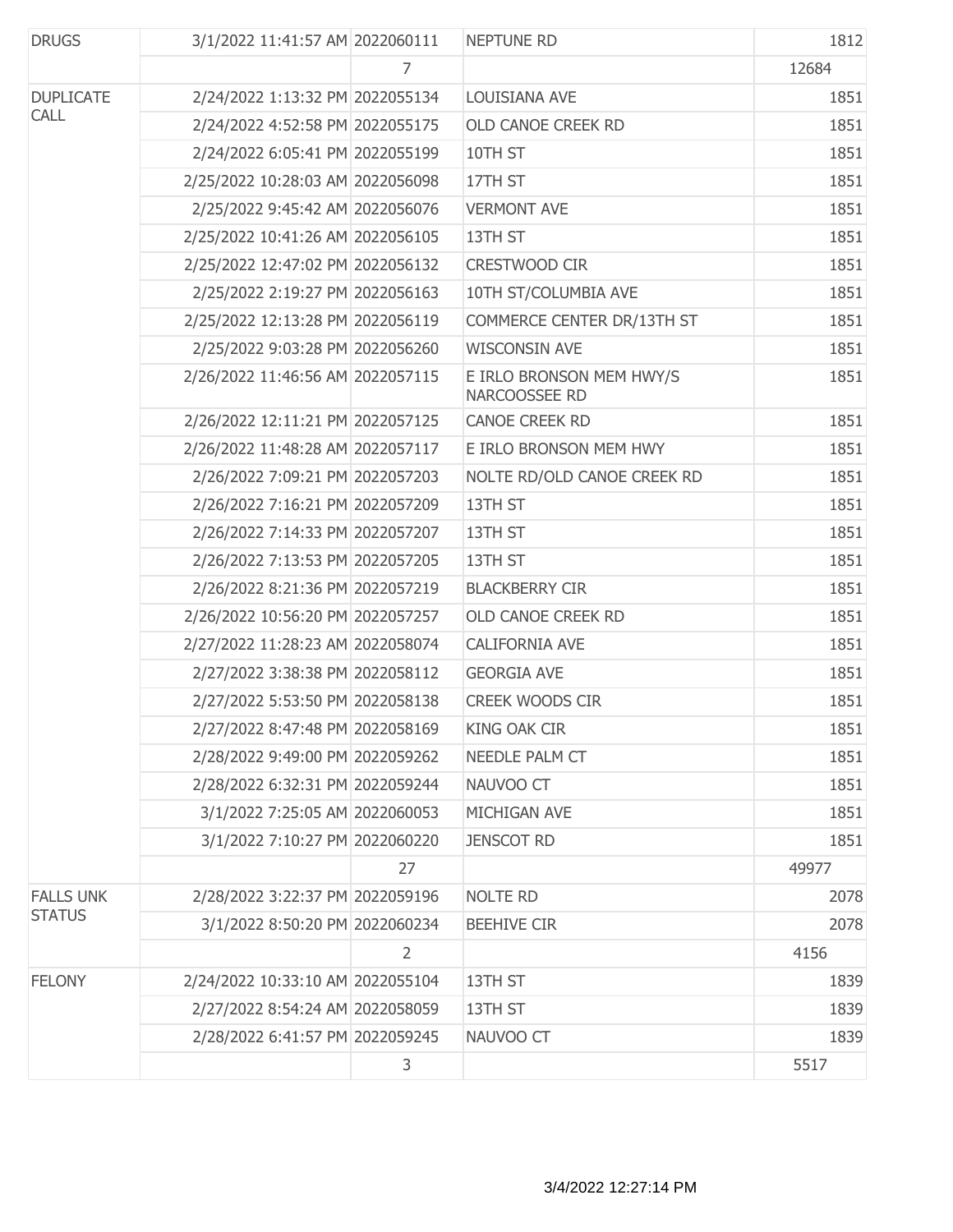| <b>FIRE</b>                      | 2/24/2022 6:27:46 PM 2022055204  |   | 10TH ST                                                 | 1847 |
|----------------------------------|----------------------------------|---|---------------------------------------------------------|------|
|                                  |                                  | 1 |                                                         | 1847 |
| <b>FRAUD</b>                     | 2/25/2022 3:29:46 PM 2022056181  |   | <b>READE CIR</b>                                        | 1863 |
|                                  | 2/25/2022 3:32:36 PM 2022056184  |   | MILL POND DR                                            | 1863 |
|                                  | 2/26/2022 9:48:24 PM 2022057243  |   | <b>HAMILTON PARK CIR</b>                                | 1863 |
|                                  | 2/28/2022 1:23:48 PM 2022059155  |   | <b>CHIEF APACHE</b>                                     | 1863 |
|                                  | 3/1/2022 4:16:58 PM 2022060182   |   | <b>CAROLINA AVE</b>                                     | 1863 |
|                                  |                                  | 5 |                                                         | 9315 |
| <b>FRAUD</b>                     | 3/1/2022 6:40:45 PM 2022060212   |   | <b>ILLINOIS AVE</b>                                     | 86   |
| <b>FORGERY</b>                   |                                  | 1 |                                                         | 86   |
| <b>FRAUD</b>                     | 2/24/2022 3:22:33 PM 2022055156  |   | 13TH ST                                                 | 1962 |
| <b>FORGERY BY</b><br>PHONE EMAIL |                                  | 1 |                                                         | 1962 |
| <b>HARRASSMEN</b>                | 2/24/2022 2:18:32 PM 2022055146  |   | <b>FULFILLMENT DR</b>                                   | 1897 |
| Τ                                |                                  | 1 |                                                         | 1897 |
| HIT AND RUN                      | 2/25/2022 9:40:07 AM 2022056072  |   | 13TH ST/ILLINOIS AVE                                    | 1823 |
|                                  |                                  | 1 |                                                         | 1823 |
| <b>HIT AND RUN</b>               | 2/26/2022 11:58:49 AM 2022057122 |   | OLD CANOE CREEK RD                                      | 1969 |
| NO INJURIES                      |                                  | 1 |                                                         | 1969 |
| <b>INFORMATION</b>               | 2/24/2022 4:56:39 PM 2022055178  |   | DAN SMITH RD/N NARCOOSSEE RD                            | 1836 |
|                                  | 2/24/2022 5:01:54 PM 2022055180  |   | <b>VIRGINIA AVE</b>                                     | 1836 |
|                                  | 2/25/2022 1:17:38 PM 2022056145  |   | VERMONT AVE/13TH ST                                     | 1836 |
|                                  | 2/25/2022 1:15:09 PM 2022056143  |   | <b>NEPTUNE RD</b>                                       | 1836 |
|                                  | 2/25/2022 7:56:20 PM 2022056250  |   | <b>LAKESHORE BLVD</b>                                   | 1836 |
|                                  |                                  | 5 |                                                         | 9180 |
| <b>INJURED</b>                   | 2/26/2022 11:11:54 PM 2022057260 |   | DELAWARE AVE/REESE CT                                   | 60   |
| ANIMAL                           | 2/27/2022 6:22:10 PM 2022058143  |   | <b>NEW YORK AVE</b>                                     | 60   |
|                                  |                                  | 2 |                                                         | 120  |
| <b>INTELLIGENCE</b>              | 2/24/2022 1:12:35 AM 2022055009  |   | MICHIGAN AVE                                            | 1977 |
| <b>LED POLICING</b>              | 2/24/2022 2:20:40 AM 2022055023  |   | NEPTUNE RD/TOHOQUA BLVD                                 | 1977 |
|                                  | 2/24/2022 4:58:37 AM 2022055039  |   | NESTING LOOP                                            | 1977 |
|                                  | 2/24/2022 5:48:41 AM 2022055043  |   | KEYSTONE POINTE DR                                      | 1977 |
|                                  | 2/24/2022 4:28:24 AM 2022055036  |   | <b>SUGAR MILL LN</b>                                    | 1977 |
|                                  | 2/24/2022 7:27:28 AM 2022055053  |   | MISSOURI AVE                                            | 1977 |
|                                  | 2/24/2022 5:13:36 AM 2022055040  |   | <b>BLACKBERRY CREEK DR/COMMERCE</b><br><b>CENTER DR</b> | 1977 |
|                                  | 2/24/2022 7:44:27 AM 2022055056  |   | NEPTUNE RD/TOHOQUA BLVD                                 | 1977 |
|                                  | 2/24/2022 7:11:46 AM 2022055052  |   | <b>MAXIMUS LN</b>                                       | 1977 |
|                                  | 2/24/2022 7:01:07 AM 2022055050  |   | NEPTUNE BAY CIR                                         | 1977 |
|                                  | 2/24/2022 8:16:34 AM 2022055063  |   | ST CLOUD VILLAGE CT                                     | 1977 |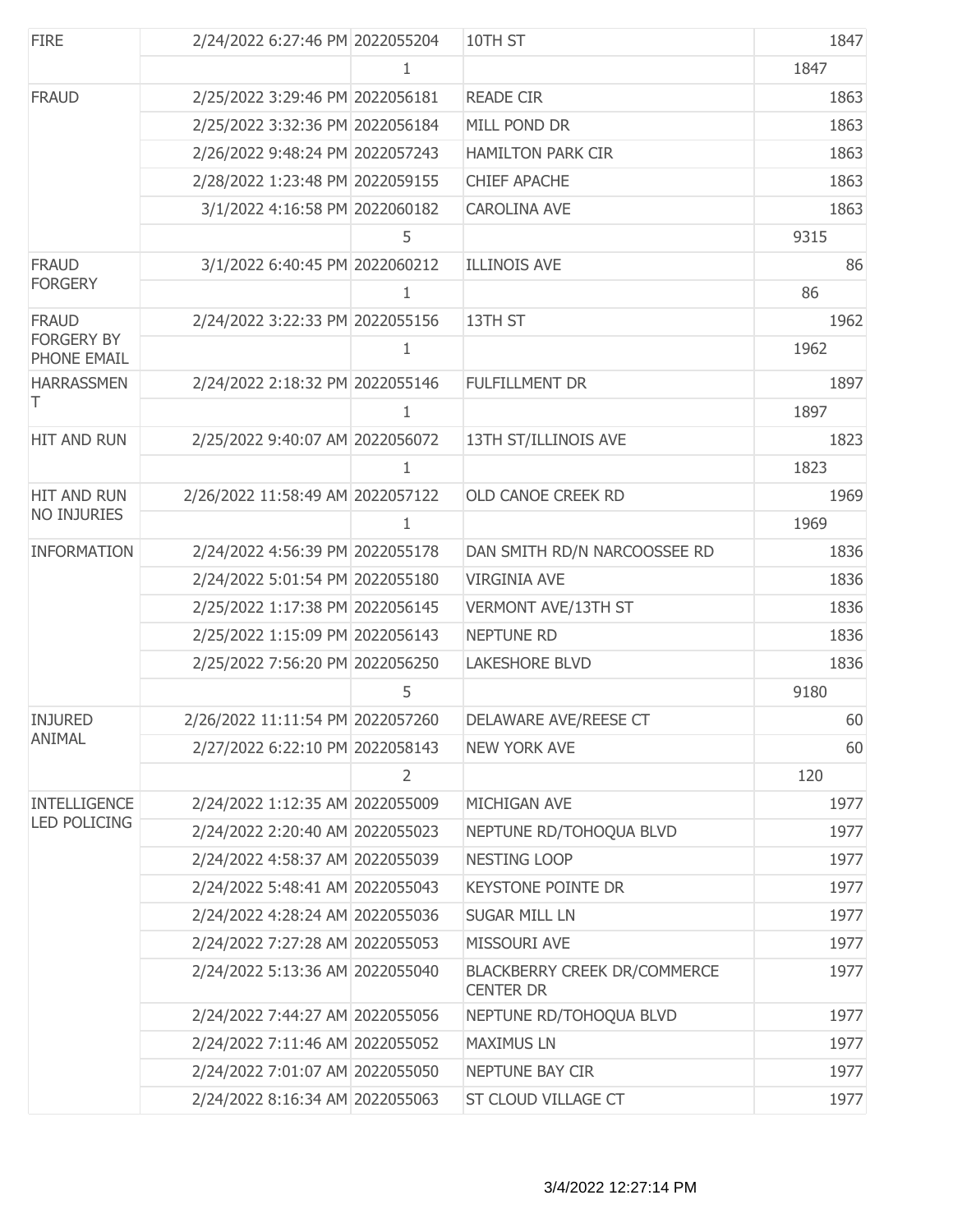| <b>INTELLIGENCE</b> | 2/24/2022 8:38:50 AM 2022055067  | 12TH ST                                          | 1977 |
|---------------------|----------------------------------|--------------------------------------------------|------|
| <b>LED POLICING</b> | 2/24/2022 8:57:47 AM 2022055076  | <b>ALABAMA AVE</b>                               | 1977 |
|                     | 2/24/2022 9:04:23 AM 2022055077  | <b>VIRGINIA AVE</b>                              | 1977 |
|                     | 2/24/2022 9:21:10 AM 2022055084  | 14TH ST                                          | 1977 |
|                     | 2/24/2022 9:32:02 AM 2022055086  | <b>TYBEE RD/NOLTE RD</b>                         | 1977 |
|                     | 2/24/2022 10:26:07 AM 2022055099 | 13TH ST                                          | 1977 |
|                     | 2/24/2022 10:57:40 AM 2022055108 | <b>OLD CANOE CREEK RD</b>                        | 1977 |
|                     | 2/24/2022 8:39:42 AM 2022055068  | OHIO AVE                                         | 1977 |
|                     | 2/24/2022 8:41:07 AM 2022055070  | <b>VIRGINIA AVE</b>                              | 1977 |
|                     | 2/24/2022 8:43:05 AM 2022055071  | <b>GRAPE AVE</b>                                 | 1977 |
|                     | 2/24/2022 8:45:20 AM 2022055072  | <b>ORANGE AVE</b>                                | 1977 |
|                     | 2/24/2022 8:39:43 AM 2022055069  | <b>CONTINENTAL ST</b>                            | 1977 |
|                     | 2/24/2022 9:11:23 AM 2022055079  | <b>LAKESHORE BLVD</b>                            | 1977 |
|                     | 2/24/2022 8:57:46 AM 2022055075  | <b>CRESTWOOD CIR</b>                             | 1977 |
|                     | 2/24/2022 9:20:12 AM 2022055083  | E IRLO BRONSON MEM HWY                           | 1977 |
|                     | 2/24/2022 12:27:51 PM 2022055125 | <b>OLD CANOE CREEK RD</b>                        | 1977 |
|                     | 2/24/2022 10:07:55 AM 2022055092 | <b>INDIANA AVE</b>                               | 1977 |
|                     | 2/24/2022 10:36:22 AM 2022055106 | <b>CANOE CREEK RD</b>                            | 1977 |
|                     | 2/24/2022 10:08:14 AM 2022055093 | NOLTE RD                                         | 1977 |
|                     | 2/24/2022 3:35:34 PM 2022055161  | 13TH ST                                          | 1977 |
|                     | 2/24/2022 4:37:28 PM 2022055170  | PINE LAKE DR/OLD CANOE CREEK RD                  | 1977 |
|                     | 2/24/2022 8:15:19 PM 2022055220  | EXCHANGE PL/OLD HICKORY TREE RD                  | 1977 |
|                     | 2/25/2022 2:37:00 AM 2022056031  | HICKORY TREE RD/STARKE ST                        | 1977 |
|                     | 2/24/2022 11:56:44 PM 2022055264 | CAMEO CT/ORANGE AVE                              | 1977 |
|                     | 2/25/2022 2:31:58 AM 2022056029  | QUOTATION CT/OLD HICKORY TREE RD                 | 1977 |
|                     | 2/25/2022 2:35:11 AM 2022056030  | EXCHANGE PL/OLD HICKORY TREE RD                  | 1977 |
|                     | 2/25/2022 4:17:56 AM 2022056041  | BLACKBERRY CREEK DR/COMMERCE<br><b>CENTER DR</b> | 1977 |
|                     | 2/25/2022 6:46:25 AM 2022056044  | S NARCOOSSEE RD                                  | 1977 |
|                     | 2/25/2022 3:49:43 PM 2022056191  | OLD CANOE CREEK RD                               | 1977 |
|                     | 2/25/2022 4:25:11 PM 2022056199  | <b>BARINA ST</b>                                 | 1977 |
|                     | 2/25/2022 6:23:01 PM 2022056221  | NOLTE RD/SOUTHERN VISTA LOOP                     | 1977 |
|                     | 2/25/2022 5:02:50 PM 2022056208  | PINE VALLEY RD                                   | 1977 |
|                     | 2/25/2022 7:11:13 PM 2022056238  | ESPRIT LN/FRIARS COVE RD                         | 1977 |
|                     | 2/25/2022 7:16:17 PM 2022056241  | <b>GLENWICK DR</b>                               | 1977 |
|                     | 2/25/2022 10:06:16 PM 2022056268 | NOLTE RD/SOUTHERN VISTA LOOP                     | 1977 |
|                     | 2/26/2022 1:52:42 AM 2022057011  | PINE VALLEY RD                                   | 1977 |
|                     | 2/25/2022 11:36:04 PM 2022056282 | PEGHORN WAY                                      | 1977 |
|                     | 2/25/2022 11:01:35 PM 2022056278 | <b>DELAWARE AVE</b>                              | 1977 |
|                     | 2/26/2022 12:55:21 AM 2022057006 | <b>LAKESHORE BLVD</b>                            | 1977 |
|                     |                                  |                                                  |      |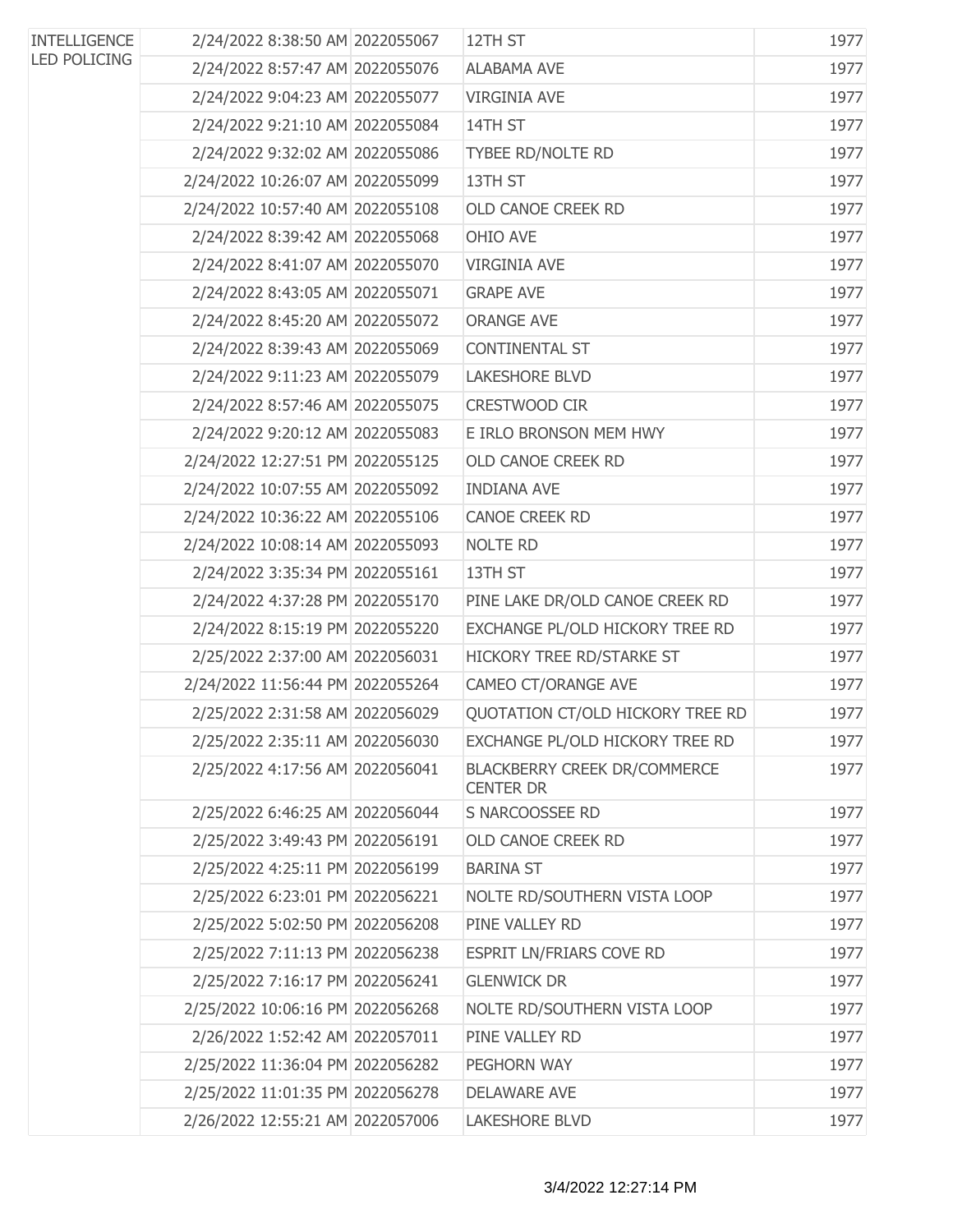| <b>INTELLIGENCE</b> | 2/26/2022 3:24:23 AM 2022057018  | E IRLO BRONSON MEM HWY                  | 1977 |
|---------------------|----------------------------------|-----------------------------------------|------|
| <b>LED POLICING</b> | 2/26/2022 2:24:01 AM 2022057012  | <b>NEW YORK AVE</b>                     | 1977 |
|                     | 2/26/2022 4:56:27 AM 2022057057  | NEPTUNE RD/TOHOQUA BLVD                 | 1977 |
|                     | 2/26/2022 4:44:22 AM 2022057056  | E IRLO BRONSON MEM HWY                  | 1977 |
|                     | 2/26/2022 7:23:39 AM 2022057069  | <b>NEPTUNE RD</b>                       | 1977 |
|                     | 2/26/2022 8:26:27 AM 2022057076  | 13TH ST                                 | 1977 |
|                     | 2/26/2022 8:28:22 AM 2022057078  | 13TH ST                                 | 1977 |
|                     | 2/26/2022 9:29:41 AM 2022057088  | MASSACHUSETTS AVE                       | 1977 |
|                     | 2/26/2022 10:16:30 AM 2022057102 | MINNESOTA AVE                           | 1977 |
|                     | 2/26/2022 8:27:56 AM 2022057077  | 13TH ST                                 | 1977 |
|                     | 2/26/2022 10:14:41 AM 2022057097 | <b>LAKESHORE BLVD</b>                   | 1977 |
|                     | 2/26/2022 10:15:01 AM 2022057098 | 9TH ST/NEW YORK AVE                     | 1977 |
|                     | 2/26/2022 3:41:02 PM 2022057163  | <b>NEPTUNE RD</b>                       | 1977 |
|                     | 2/26/2022 2:54:29 PM 2022057154  | 13TH ST                                 | 1977 |
|                     | 2/26/2022 3:18:26 PM 2022057156  | 13TH ST                                 | 1977 |
|                     | 2/26/2022 3:21:34 PM 2022057157  | 13TH ST                                 | 1977 |
|                     | 2/26/2022 6:53:05 PM 2022057200  | MICHIGAN AVE/PRESERVE BLVD              | 1977 |
|                     | 2/26/2022 8:54:14 PM 2022057228  | E IRLO BRONSON MEM HWY                  | 1977 |
|                     | 2/26/2022 9:35:30 PM 2022057236  | 13TH ST                                 | 1977 |
|                     | 2/27/2022 4:53:32 AM 2022058028  | NEPTUNE RD/TOHOQUA BLVD                 | 1977 |
|                     | 2/27/2022 6:01:53 AM 2022058036  | 13TH ST                                 | 1977 |
|                     | 2/27/2022 12:49:22 AM 2022058004 | NEPTUNE RD/TOHOQUA BLVD                 | 1977 |
|                     | 2/27/2022 1:07:24 AM 2022058007  | HICKORY GROVE RD/GUERNSEY BND           | 1977 |
|                     | 2/27/2022 12:59:19 AM 2022058006 | NOLTE RD/SOUTHERN VISTA LOOP            | 1977 |
|                     | 2/27/2022 12:48:50 AM 2022058003 | MALLARD POND BLVD/OLD CANOE<br>CREEK RD | 1977 |
|                     | 2/27/2022 1:46:23 AM 2022058013  | PINE VALLEY RD                          | 1977 |
|                     | 2/27/2022 12:51:50 AM 2022058005 | HICKORY GROVE RD/GUERNSEY BND           | 1977 |
|                     | 2/27/2022 6:01:00 AM 2022058035  | 13TH ST                                 | 1977 |
|                     | 2/27/2022 6:37:28 AM 2022058041  | 13TH ST                                 | 1977 |
|                     | 2/27/2022 6:32:50 AM 2022058040  | 17TH ST                                 | 1977 |
|                     | 2/27/2022 8:10:07 AM 2022058051  | 15TH ST                                 | 1977 |
|                     | 2/27/2022 7:39:11 AM 2022058047  | OLD CANOE CREEK RD                      | 1977 |
|                     | 2/27/2022 10:17:49 AM 2022058066 | NESTING LOOP                            | 1977 |
|                     | 2/27/2022 11:08:11 AM 2022058071 | <b>LAKESHORE BLVD</b>                   | 1977 |
|                     | 2/27/2022 8:55:18 PM 2022058171  | NOLTE RD/SOUTHERN VISTA LOOP            | 1977 |
|                     | 2/27/2022 9:30:04 PM 2022058179  | 13TH ST                                 | 1977 |
|                     | 2/27/2022 9:04:23 PM 2022058174  | HICKORY GROVE RD/GUERNSEY BND           | 1977 |
|                     | 2/27/2022 9:23:06 PM 2022058178  | PINE TREE DR/CREEKWAY ST                | 1977 |
|                     | 2/27/2022 8:20:14 PM 2022058162  | <b>LAKESHORE BLVD</b>                   | 1977 |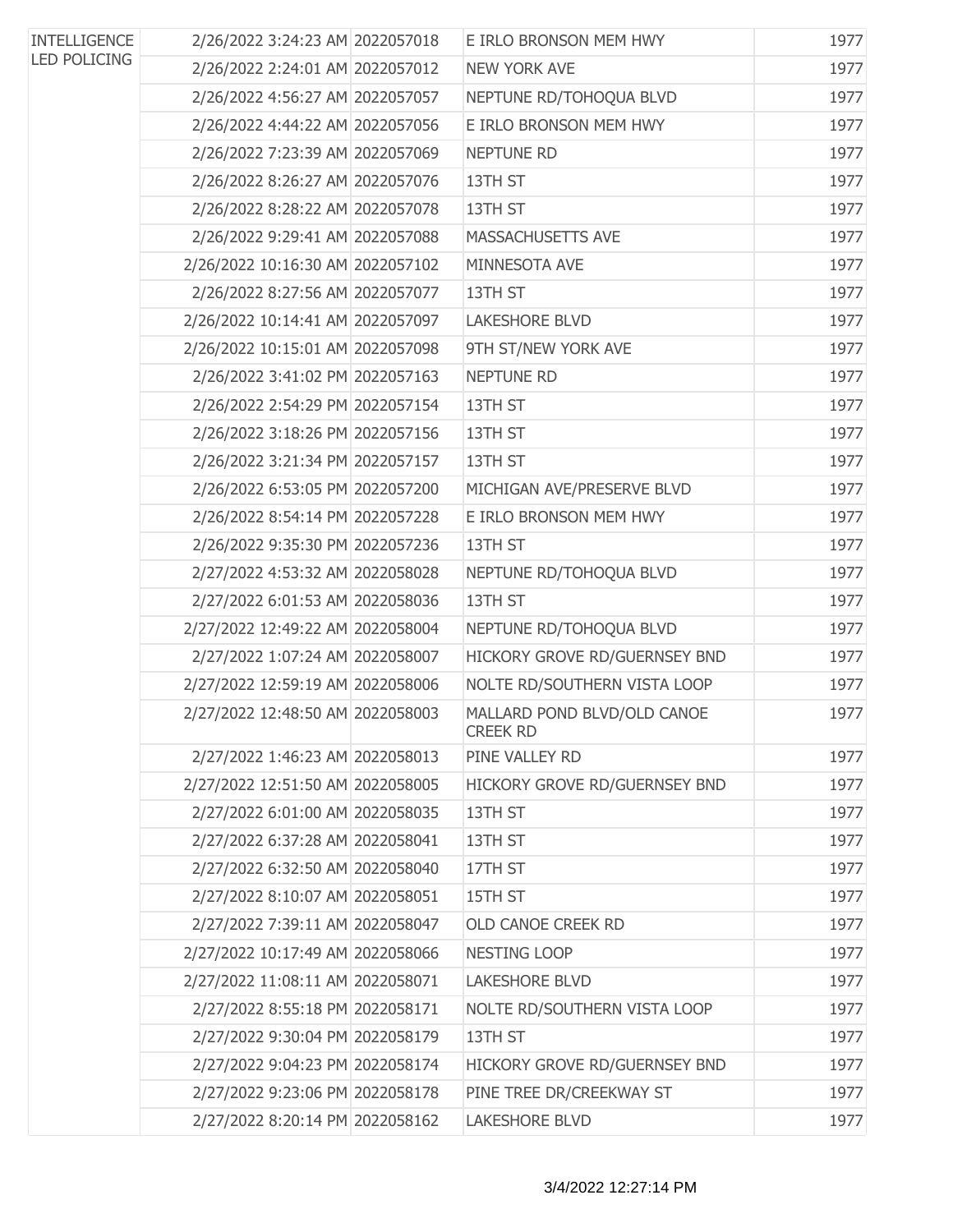| <b>INTELLIGENCE</b><br><b>LED POLICING</b> | 2/27/2022 9:05:34 PM 2022058175  | <b>OLD HICKORY TREE RD</b>                     | 1977 |
|--------------------------------------------|----------------------------------|------------------------------------------------|------|
|                                            | 2/27/2022 10:25:56 PM 2022058191 | MALLARD POND BLVD/OLD CANOE<br><b>CREEK RD</b> | 1977 |
|                                            | 2/28/2022 12:13:30 AM 2022059006 | 13TH ST                                        | 1977 |
|                                            | 2/28/2022 1:49:40 AM 2022059014  | PINE VALLEY RD                                 | 1977 |
|                                            | 2/28/2022 7:59:40 AM 2022059063  | CONTINENTAL ST                                 | 1977 |
|                                            | 2/28/2022 8:12:42 AM 2022059071  | <b>CIRCLE Y DR</b>                             | 1977 |
|                                            | 2/28/2022 7:01:47 AM 2022059055  | <b>HAMLIN AVE</b>                              | 1977 |
|                                            | 2/28/2022 6:04:59 AM 2022059044  | 14TH ST                                        | 1977 |
|                                            | 2/28/2022 5:55:34 AM 2022059042  | MARYLAND AVE                                   | 1977 |
|                                            | 2/28/2022 6:32:54 AM 2022059048  | 13TH ST                                        | 1977 |
|                                            | 2/28/2022 8:11:02 AM 2022059068  | OLD CANOE CREEK RD                             | 1977 |
|                                            | 2/28/2022 8:11:24 AM 2022059069  | OLD CANOE CREEK RD                             | 1977 |
|                                            | 2/28/2022 8:27:14 AM 2022059073  | OHIO AVE                                       | 1977 |
|                                            | 2/28/2022 8:44:13 AM 2022059081  | <b>CORD AVE</b>                                | 1977 |
|                                            | 2/28/2022 8:29:04 AM 2022059074  | OHIO AVE                                       | 1977 |
|                                            | 2/28/2022 10:24:42 AM 2022059098 | <b>CRAWFORD AVE</b>                            | 1977 |
|                                            | 2/28/2022 10:47:42 AM 2022059111 | MICHIGAN AVE                                   | 1977 |
|                                            | 2/28/2022 10:43:45 AM 2022059108 | <b>LAKESHORE BLVD</b>                          | 1977 |
|                                            | 2/28/2022 10:37:36 AM 2022059102 | <b>GRAPE AVE</b>                               | 1977 |
|                                            | 2/28/2022 10:39:14 AM 2022059103 | E 5TH ST                                       | 1977 |
|                                            | 2/28/2022 10:40:32 AM 2022059104 | <b>OREGON AVE</b>                              | 1977 |
|                                            | 2/28/2022 10:51:24 AM 2022059113 | <b>GRAPE AVE</b>                               | 1977 |
|                                            | 2/28/2022 10:57:25 AM 2022059116 | <b>GRAPE AVE</b>                               | 1977 |
|                                            | 2/28/2022 10:46:10 AM 2022059110 | 7TH ST                                         | 1977 |
|                                            | 2/28/2022 10:49:37 AM 2022059112 | 12TH ST                                        | 1977 |
|                                            | 2/28/2022 12:08:32 PM 2022059139 | 13TH ST                                        | 1977 |
|                                            | 2/28/2022 12:13:41 PM 2022059142 | 13TH ST                                        | 1977 |
|                                            | 2/28/2022 12:45:58 PM 2022059147 | <b>MURCOTT DR</b>                              | 1977 |
|                                            | 2/28/2022 12:28:00 PM 2022059145 | <b>MAXIMUS LN</b>                              | 1977 |
|                                            | 2/28/2022 1:03:25 PM 2022059150  | E 13TH ST                                      | 1977 |
|                                            | 2/28/2022 1:43:01 PM 2022059163  | <b>MARYLAND AVE</b>                            | 1977 |
|                                            | 2/28/2022 1:47:02 PM 2022059167  | <b>DELAWARE AVE</b>                            | 1977 |
|                                            | 2/28/2022 1:44:28 PM 2022059164  | <b>MARYLAND AVE</b>                            | 1977 |
|                                            | 2/28/2022 2:04:19 PM 2022059173  | <b>CORD AVE</b>                                | 1977 |
|                                            | 2/28/2022 1:45:01 PM 2022059165  | 18TH ST                                        | 1977 |
|                                            | 2/28/2022 1:48:28 PM 2022059169  | <b>BARTON TOWNE CIR</b>                        | 1977 |
|                                            | 2/28/2022 2:31:09 PM 2022059178  | 14TH ST                                        | 1977 |
|                                            | 2/28/2022 4:12:21 PM 2022059208  | <b>SAWYER CIR</b>                              | 1977 |
|                                            | 2/28/2022 5:26:58 PM 2022059229  | E 10TH ST                                      | 1977 |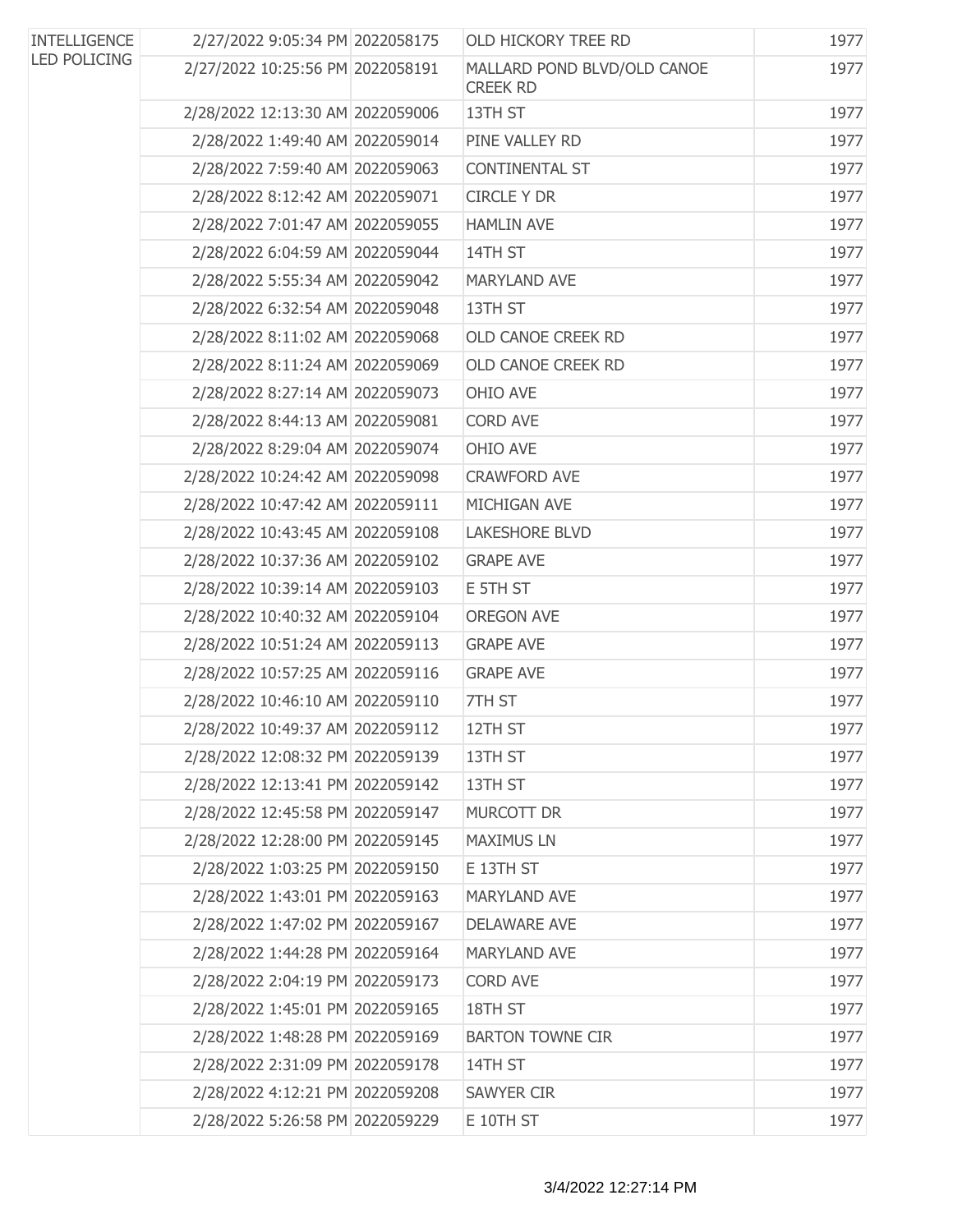| <b>INTELLIGENCE</b> | 2/28/2022 6:03:21 PM 2022059238  | SAND STONE CIR                                   | 1977 |
|---------------------|----------------------------------|--------------------------------------------------|------|
| <b>LED POLICING</b> | 2/28/2022 5:45:17 PM 2022059234  | NEPTUNE BAY CIR                                  | 1977 |
|                     | 2/28/2022 5:50:10 PM 2022059235  | <b>OLD HICKORY TREE RD</b>                       | 1977 |
|                     | 2/28/2022 6:10:34 PM 2022059240  | ST CLOUD VILLAGE CT                              | 1977 |
|                     | 2/28/2022 10:25:42 PM 2022059266 | WHALEYS CREEK BLVD/CANOE CREEK<br><b>RD</b>      | 1977 |
|                     | 2/28/2022 10:29:11 PM 2022059267 | BLACKBERRY CREEK DR/COMMERCE<br><b>CENTER DR</b> | 1977 |
|                     | 3/1/2022 2:06:08 AM 2022060019   | NEPTUNE RD/TOHOQUA BLVD                          | 1977 |
|                     | 3/1/2022 4:19:07 AM 2022060034   | NESTING LOOP                                     | 1977 |
|                     | 3/1/2022 2:45:38 AM 2022060022   | CAMEO CT/CAMBRELLE WAY                           | 1977 |
|                     | 3/1/2022 2:55:12 AM 2022060023   | <b>BARTON TOWNE CIR</b>                          | 1977 |
|                     | 3/1/2022 4:12:21 AM 2022060033   | SHELBY RUTH PL                                   | 1977 |
|                     | 3/1/2022 5:57:26 AM 2022060040   | PONDEROSA DR/NEPTUNE RD                          | 1977 |
|                     | 3/1/2022 5:59:50 AM 2022060041   | 13TH ST                                          | 1977 |
|                     | 3/1/2022 6:20:07 AM 2022060047   | OLD HICKORY TREE RD                              | 1977 |
|                     | 3/1/2022 6:20:43 AM 2022060048   | OLD CANOE CREEK RD                               | 1977 |
|                     | 3/1/2022 2:58:42 AM 2022060024   | MICHIGAN AVE                                     | 1977 |
|                     | 3/1/2022 4:10:26 AM 2022060032   | SUMMER WINDS CIR                                 | 1977 |
|                     | 3/1/2022 4:26:07 AM 2022060036   | <b>SUGAR MILL LN</b>                             | 1977 |
|                     | 3/1/2022 8:59:16 AM 2022060065   | 13TH ST                                          | 1977 |
|                     | 3/1/2022 9:57:58 AM 2022060084   | <b>ORANGE AVE</b>                                | 1977 |
|                     | 3/1/2022 6:21:07 AM 2022060049   | <b>HAMLIN AVE</b>                                | 1977 |
|                     | 3/1/2022 9:26:05 AM 2022060074   | <b>MAXIMUS LN</b>                                | 1977 |
|                     | 3/1/2022 10:06:23 AM 2022060090  | <b>MAXIMUS LN</b>                                | 1977 |
|                     | 3/1/2022 9:20:13 AM 2022060071   | <b>VIRGINIA AVE</b>                              | 1977 |
|                     | 3/1/2022 10:04:37 AM 2022060089  | <b>LAKESHORE BLVD</b>                            | 1977 |
|                     | 3/1/2022 11:48:35 AM 2022060113  | <b>HAMLIN AVE</b>                                | 1977 |
|                     | 3/1/2022 12:36:02 PM 2022060122  | <b>GRAPE AVE</b>                                 | 1977 |
|                     | 3/1/2022 12:18:56 PM 2022060117  | <b>CONTINENTAL ST</b>                            | 1977 |
|                     | 3/1/2022 12:28:41 PM 2022060121  | <b>ALABAMA AVE</b>                               | 1977 |
|                     | 3/1/2022 1:53:22 PM 2022060144   | TILAPIA DR/S NARCOOSSEE RD                       | 1977 |
|                     | 3/1/2022 12:23:22 PM 2022060118  | MURCOTT DR                                       | 1977 |
|                     | 3/1/2022 12:48:34 PM 2022060126  | <b>GRAPE AVE</b>                                 | 1977 |
|                     | 3/1/2022 1:00:15 PM 2022060129   | <b>EASTERN AVE</b>                               | 1977 |
|                     | 3/1/2022 1:14:54 PM 2022060133   | <b>CRAWFORD AVE</b>                              | 1977 |
|                     | 3/1/2022 1:28:33 PM 2022060137   | E IRLO BRONSON MEM HWY                           | 1977 |
|                     | 3/1/2022 3:02:25 PM 2022060157   | <b>ORANGE AVE</b>                                | 1977 |
|                     | 3/1/2022 3:19:43 PM 2022060161   | E 17TH ST                                        | 1977 |
|                     | 3/1/2022 2:07:37 PM 2022060146   | <b>CYPRESS DOME CT</b>                           | 1977 |
|                     | 3/1/2022 4:26:06 PM 2022060184   | <b>VEGA CREEK DR</b>                             | 1977 |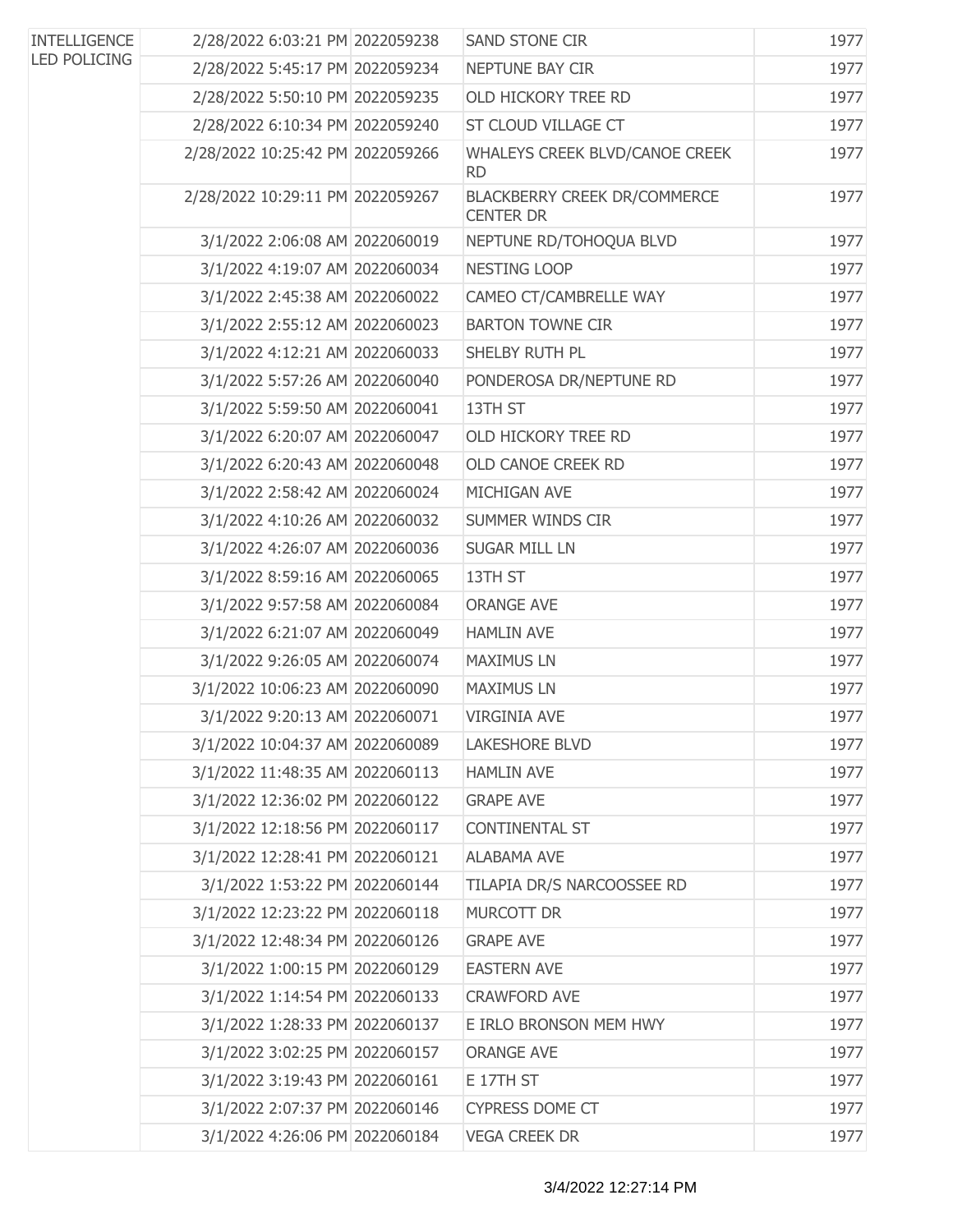| <b>INTELLIGENCE</b>     | 3/1/2022 3:57:00 PM 2022060177   |                | 10TH ST                     | 1977   |
|-------------------------|----------------------------------|----------------|-----------------------------|--------|
| <b>LED POLICING</b>     | 3/1/2022 3:40:53 PM 2022060168   |                | <b>NEW YORK AVE</b>         | 1977   |
|                         | 3/1/2022 2:14:37 PM 2022060147   |                | <b>H C YATES LN</b>         | 1977   |
|                         | 3/1/2022 2:59:11 PM 2022060156   |                | <b>FLORIDA AVE</b>          | 1977   |
|                         | 3/1/2022 3:17:26 PM 2022060160   |                | 13TH ST                     | 1977   |
|                         | 3/1/2022 2:25:25 PM 2022060153   |                | 12TH ST                     | 1977   |
|                         | 3/1/2022 2:17:37 PM 2022060148   |                | E 10TH ST/OVERCUP AVE       | 1977   |
|                         | 3/1/2022 4:50:50 PM 2022060189   |                | E IRLO BRONSON MEM HWY      | 1977   |
|                         | 3/1/2022 7:53:14 PM 2022060225   |                | 13TH ST                     | 1977   |
|                         | 3/1/2022 6:33:27 PM 2022060209   |                | E 13TH ST                   | 1977   |
|                         |                                  | 177            |                             | 349929 |
| <b>INTOXICATED</b>      | 2/27/2022 2:43:26 PM 2022058100  |                | 13TH ST                     | 1822   |
| <b>PERSON</b>           | 3/1/2022 7:16:19 AM 2022060051   |                | MICHIGAN AVE                | 1822   |
|                         |                                  | $\overline{2}$ |                             | 3644   |
| <b>INVESTIGATIO</b>     | 2/24/2022 12:30:47 AM 2022055003 |                | LOUISIANA AVE               | 1845   |
| N<br><b>SUPPLEMENTA</b> | 2/24/2022 4:30:36 AM 2022055037  |                | E IRLO BRONSON MEM HWY      | 1845   |
| L                       | 2/24/2022 9:15:39 AM 2022055080  |                | <b>LAKESHORE BLVD</b>       | 1845   |
|                         | 2/24/2022 10:21:08 AM 2022055098 |                | CANOE CREEK RD              | 1845   |
|                         | 2/24/2022 10:11:03 AM 2022055094 |                | <b>NEPTUNE RD</b>           | 1845   |
|                         | 2/24/2022 11:17:59 AM 2022055113 |                | <b>ELBIB DR</b>             | 1845   |
|                         | 2/24/2022 9:08:21 AM 2022055078  |                | NOLTE RD/CANOE CREEK RD     | 1845   |
|                         | 2/24/2022 5:06:35 PM 2022055184  |                | <b>FULFILLMENT DR</b>       | 1845   |
|                         | 2/24/2022 6:10:13 PM 2022055200  |                | CANOE CREEK RD              | 1845   |
|                         | 2/24/2022 5:48:27 PM 2022055193  |                | <b>SIMPSON RD</b>           | 1845   |
|                         | 2/25/2022 8:58:46 AM 2022056067  |                | <b>BALER TRAILS DR</b>      | 1845   |
|                         | 2/25/2022 11:39:49 AM 2022056113 |                | PEG CT                      | 1845   |
|                         | 2/26/2022 4:03:37 PM 2022057170  |                | E IRLO BRONSON MEM HWY      | 1845   |
|                         | 2/26/2022 4:50:12 PM 2022057180  |                | CANOE CREEK RD/PINE TREE DR | 1845   |
|                         | 2/26/2022 9:14:32 PM 2022057231  |                | 13TH ST                     | 1845   |
|                         | 2/26/2022 9:22:50 PM 2022057233  |                | 13TH ST                     | 1845   |
|                         | 2/26/2022 11:58:01 PM 2022057265 |                | MOCA DR                     | 1845   |
|                         | 2/27/2022 7:18:11 AM 2022058045  |                | <b>NEPTUNE RD</b>           | 1845   |
|                         | 2/27/2022 8:48:02 AM 2022058058  |                | CRESTWOOD CIR               | 1845   |
|                         | 2/27/2022 4:43:52 PM 2022058127  |                | 13TH ST                     | 1845   |
|                         | 2/27/2022 4:10:03 PM 2022058116  |                | <b>NEPTUNE RD</b>           | 1845   |
|                         | 2/27/2022 4:42:16 PM 2022058125  |                | <b>BIG BUCK DR</b>          | 1845   |
|                         | 2/28/2022 8:45:32 AM 2022059083  |                | 13TH ST                     | 1845   |
|                         | 2/28/2022 10:33:58 AM 2022059101 |                | 16TH ST                     | 1845   |
|                         | 2/28/2022 11:21:36 AM 2022059123 |                | OLD HICKORY TREE RD         | 1845   |
|                         | 2/28/2022 11:00:24 AM 2022059117 |                | OLD HICKORY TREE RD         | 1845   |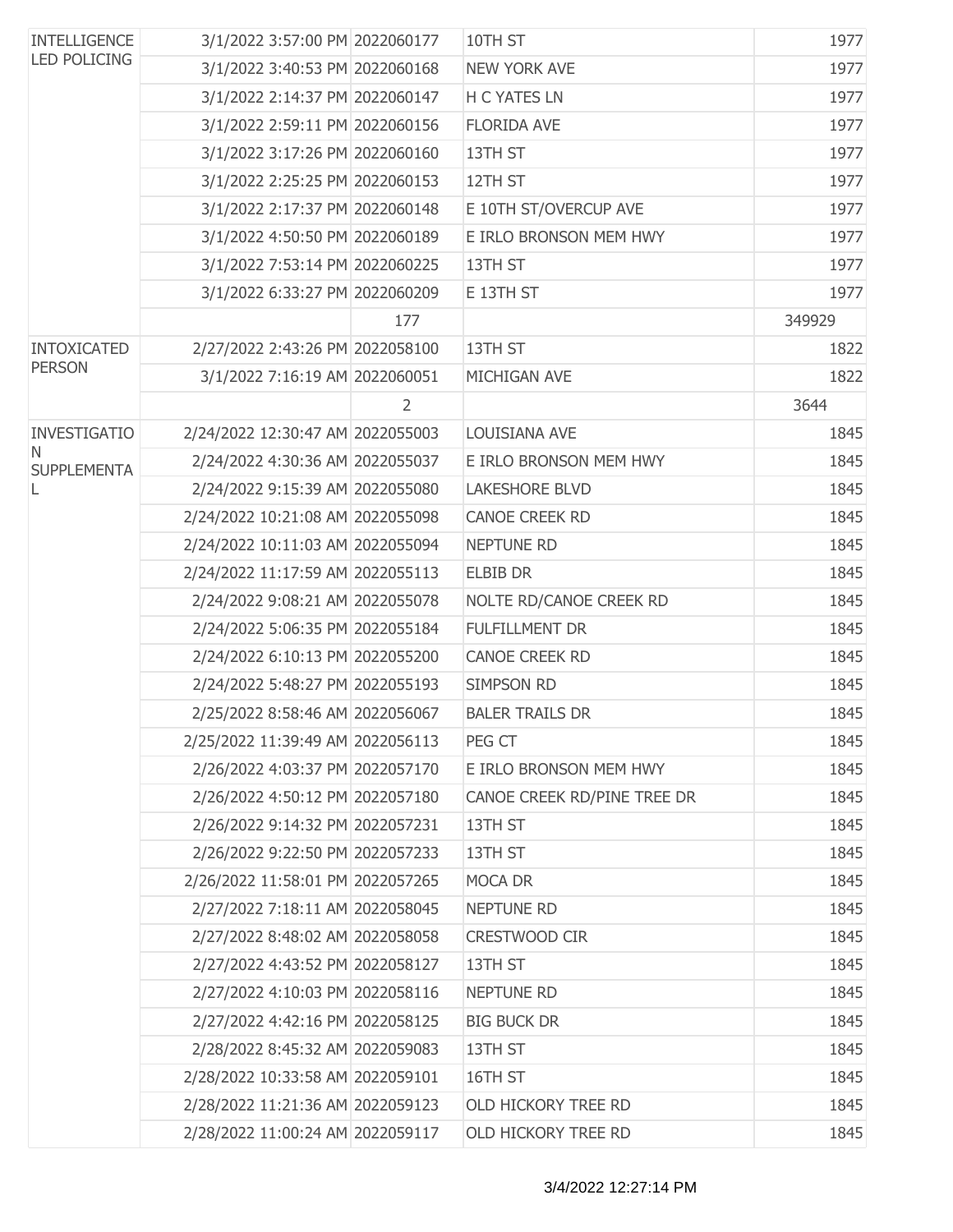| <b>INVESTIGATIO</b>               | 2/28/2022 12:56:37 PM 2022059148 |              | LOUISIANA AVE                                        | 1845  |
|-----------------------------------|----------------------------------|--------------|------------------------------------------------------|-------|
| N.<br><b>SUPPLEMENTA</b>          | 2/28/2022 8:11:14 PM 2022059253  |              | <b>SUGARBERRY LN</b>                                 | 1845  |
| L                                 | 3/1/2022 12:40:10 PM 2022060123  |              | ROCHESTER PL                                         | 1845  |
|                                   | 3/1/2022 1:43:33 PM 2022060141   |              | NAUVOO CT                                            | 1845  |
|                                   | 3/1/2022 3:29:43 PM 2022060166   |              | NAUVOO CT                                            | 1845  |
|                                   | 3/1/2022 1:39:13 PM 2022060140   |              | <b>SEVEN OAKS DR</b>                                 | 1845  |
|                                   | 3/1/2022 7:07:50 PM 2022060219   |              | PENNSYLVANIA AVE                                     | 1845  |
|                                   |                                  | 33           |                                                      | 60885 |
| <b>JUVENILE</b>                   | 2/27/2022 10:45:28 PM 2022058194 |              | <b>BETSY ROSS LN</b>                                 | 226   |
| <b>CURFEW</b><br><b>VIOLATION</b> |                                  | 1            |                                                      | 226   |
| <b>JUVENILE</b>                   | 2/24/2022 5:49:28 AM 2022055044  |              | ST CLOUD VILLAGE CT                                  | 1911  |
| <b>PROBLEM</b>                    | 2/24/2022 6:24:44 PM 2022055203  |              | <b>CAROLYN CT</b>                                    | 1911  |
|                                   | 2/25/2022 1:43:15 PM 2022056155  |              | MICHIGAN AVE                                         | 1911  |
|                                   | 2/25/2022 3:30:15 PM 2022056182  |              | MICHIGAN AVE                                         | 1911  |
|                                   | 2/25/2022 6:38:34 PM 2022056228  |              | PINE VALLEY RD                                       | 1911  |
|                                   | 3/1/2022 7:33:12 AM 2022060056   |              | <b>BULLDOG LN</b>                                    | 1911  |
|                                   | 3/1/2022 11:03:57 AM 2022060102  |              | <b>BETSY ROSS LN</b>                                 | 1911  |
|                                   |                                  | 7            |                                                      | 13377 |
| <b>KEEP THE</b>                   | 2/24/2022 9:50:34 AM 2022055089  |              | <b>ILLINOIS AVE</b>                                  | 158   |
| <b>PEACE</b>                      |                                  | 1            |                                                      | 158   |
| <b>LEWD AND</b>                   | 2/25/2022 2:53:44 PM 2022056173  |              | CRESTWOOD CIR                                        | 1871  |
| <b>LACIVIOUS</b>                  | 2/25/2022 1:41:13 PM 2022056153  |              | <b>ORANGE AVE</b>                                    | 1871  |
|                                   | 2/25/2022 7:12:45 PM 2022056240  |              | OLD HICKORY TREE RD                                  | 1871  |
|                                   |                                  | 3            |                                                      | 5613  |
| <b>LOST</b>                       | 2/28/2022 10:05:46 AM 2022059096 |              | <b>LEBALN</b>                                        | 38    |
| <b>PROPERTY</b>                   |                                  | $\mathbf{1}$ |                                                      | 38    |
| <b>LOST STRAY</b>                 | 2/24/2022 7:44:16 PM 2022055213  |              | <b>BETSY ROSS LN</b>                                 | 69    |
| <b>UNWANTED</b><br>ANIMAL         | 2/24/2022 10:47:14 PM 2022055245 |              | MICHIGAN AVE/W NEW NOLTE RD                          | 69    |
|                                   | 2/27/2022 12:53:56 PM 2022058084 |              | HICKORY GROVE RD/GUERNSEY BND                        | 69    |
|                                   | 2/27/2022 2:56:53 PM 2022058102  |              | 10TH ST/ILLINOIS AVE                                 | 69    |
|                                   | 3/1/2022 4:21:38 PM 2022060183   |              | <b>FLORIDA AVE</b>                                   | 69    |
|                                   |                                  | 5            |                                                      | 345   |
| LOST/FOUND<br><b>PROPERTY</b>     | 2/24/2022 5:36:27 AM 2022055042  |              | E IRLO BRONSON MEM HWY/OLD<br><b>HICKORY TREE RD</b> | 1881  |
|                                   | 2/24/2022 4:36:02 PM 2022055169  |              | 13TH ST                                              | 1881  |
|                                   | 2/25/2022 2:56:42 PM 2022056174  |              | <b>NOLTE RD</b>                                      | 1881  |
|                                   | 2/27/2022 5:41:30 PM 2022058134  |              | LAKESHORE BLVD/KENTUCKY AVE                          | 1881  |
|                                   | 2/27/2022 11:27:18 PM 2022058197 |              | 13TH ST/JERSEY AVE                                   | 1881  |
|                                   | 2/28/2022 10:35:15 PM 2022059271 |              | ROSEDALE AVE                                         | 1881  |
|                                   | 3/1/2022 10:07:17 AM 2022060091  |              | E 17TH ST                                            | 1881  |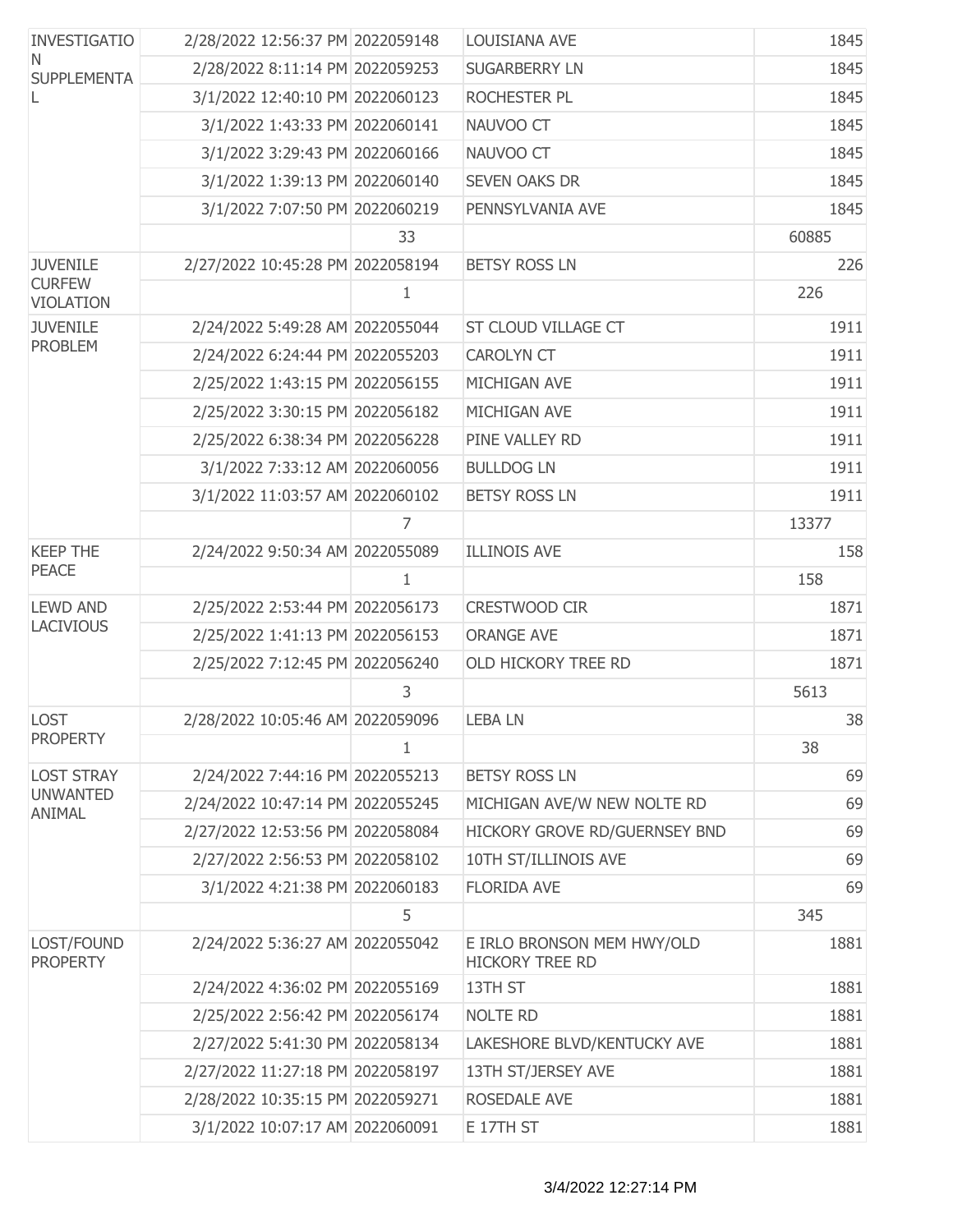| LOST/FOUND                                                               | 3/1/2022 3:29:30 PM 2022060165   |                | <b>BALER TRAILS DR</b>                         | 1881  |
|--------------------------------------------------------------------------|----------------------------------|----------------|------------------------------------------------|-------|
| <b>PROPERTY</b>                                                          |                                  | 8              |                                                | 15048 |
| <b>LOUD PARTY</b>                                                        | 2/24/2022 1:26:49 AM 2022055011  |                | ORCHARD GROVE RD                               | 10    |
|                                                                          | 2/26/2022 11:09:20 PM 2022057259 |                | <b>CEDAR HAMMOCK TRL</b>                       | 1816  |
|                                                                          | 3/1/2022 8:16:54 PM 2022060231   |                | REBECCA DR                                     | 1816  |
|                                                                          |                                  | 3              |                                                | 3642  |
| <b>MAN DOWN</b>                                                          | 2/25/2022 7:30:36 AM 2022056049  |                | 12TH ST                                        | 200   |
|                                                                          | 2/25/2022 9:34:49 PM 2022056265  |                | 13TH ST/VERMONT AVE                            | 200   |
|                                                                          | 2/26/2022 11:45:42 AM 2022057113 |                | 13TH ST/CALIFORNIA AVE                         | 200   |
|                                                                          | 2/26/2022 4:20:17 PM 2022057173  |                | 13TH ST                                        | 200   |
|                                                                          |                                  | 4              |                                                | 800   |
| <b>MENTAL</b>                                                            | 2/24/2022 5:04:36 PM 2022055182  |                | 13TH ST                                        | 2148  |
| <b>DISORDER</b><br><b>NOT VIOLENT</b>                                    | 2/25/2022 2:50:13 PM 2022056171  |                | MISSOURI AVE                                   | 2148  |
|                                                                          |                                  | $\overline{2}$ |                                                | 4296  |
| <b>MENTALLY ILL</b>                                                      | 2/24/2022 5:33:26 PM 2022055190  |                | <b>NEPTUNE RD</b>                              | 1840  |
| <b>PERSON</b>                                                            | 2/27/2022 3:17:24 AM 2022058024  |                | <b>READE CIR</b>                               | 1840  |
|                                                                          | 2/27/2022 1:15:11 PM 2022058087  |                | ROPER RD                                       | 1840  |
|                                                                          |                                  | 3              |                                                | 5520  |
| <b>MINOR</b>                                                             | 2/25/2022 7:06:56 PM 2022056235  |                | <b>LAKESHORE BLVD</b>                          | 190   |
| <b>TRAFFIC</b>                                                           |                                  |                | <b>ESPRIT LN/MYSTIC PL</b>                     | 190   |
| 2/26/2022 4:15:41 PM 2022057171<br><b>VIOLATION</b><br><b>COMPL</b><br>2 |                                  | 380            |                                                |       |
| <b>MISCELLANEO</b>                                                       | 3/1/2022 4:12:43 PM 2022060180   |                | <b>LAKESHORE BLVD</b>                          | 137   |
| <b>US NON</b><br><b>URGENT MSG</b>                                       |                                  | 1              |                                                | 137   |
| <b>MISDEMEANO</b>                                                        | 3/1/2022 1:41:37 AM 2022060017   |                | 17TH ST                                        | 1821  |
| R CRIME                                                                  |                                  | 1              |                                                | 1821  |
| MISSING JUV                                                              | 2/25/2022 11:38:11 PM 2022056284 |                | ROPER RD                                       | 1829  |
| OR RUNAWAY                                                               |                                  | $\mathbf{1}$   |                                                | 1829  |
| <b>NON URGENT</b>                                                        | 2/25/2022 2:14:11 PM 2022056159  |                | <b>MONTANA AVE</b>                             | 160   |
| <b>CHECK WELL</b><br><b>BEING</b>                                        | 2/26/2022 6:52:25 AM 2022057067  |                | 17TH ST                                        | 160   |
|                                                                          | 2/26/2022 7:38:32 PM 2022057213  |                | MALLARD POND BLVD/OLD CANOE<br><b>CREEK RD</b> | 160   |
|                                                                          | 2/27/2022 8:26:53 PM 2022058165  |                | <b>BLACKBERRY CIR</b>                          | 160   |
|                                                                          | 2/27/2022 6:06:41 PM 2022058142  |                | <b>JUNIPER CIR</b>                             | 160   |
|                                                                          | 3/1/2022 6:03:52 AM 2022060043   |                | 13TH ST/DELAWARE AVE                           | 160   |
|                                                                          | 3/1/2022 10:47:59 AM 2022060098  |                | NEWBERRY WAY                                   | 160   |
|                                                                          | 3/1/2022 10:13:41 PM 2022060248  |                | PENNSYLVANIA AVE                               | 160   |
|                                                                          |                                  | 8              |                                                | 1280  |
| <b>NON URGENT</b>                                                        | 2/25/2022 9:18:04 AM 2022056071  |                | DRULINER RD                                    | 163   |
| LOCK IN OUT                                                              | 2/25/2022 3:42:00 PM 2022056189  |                | E 13TH ST                                      | 163   |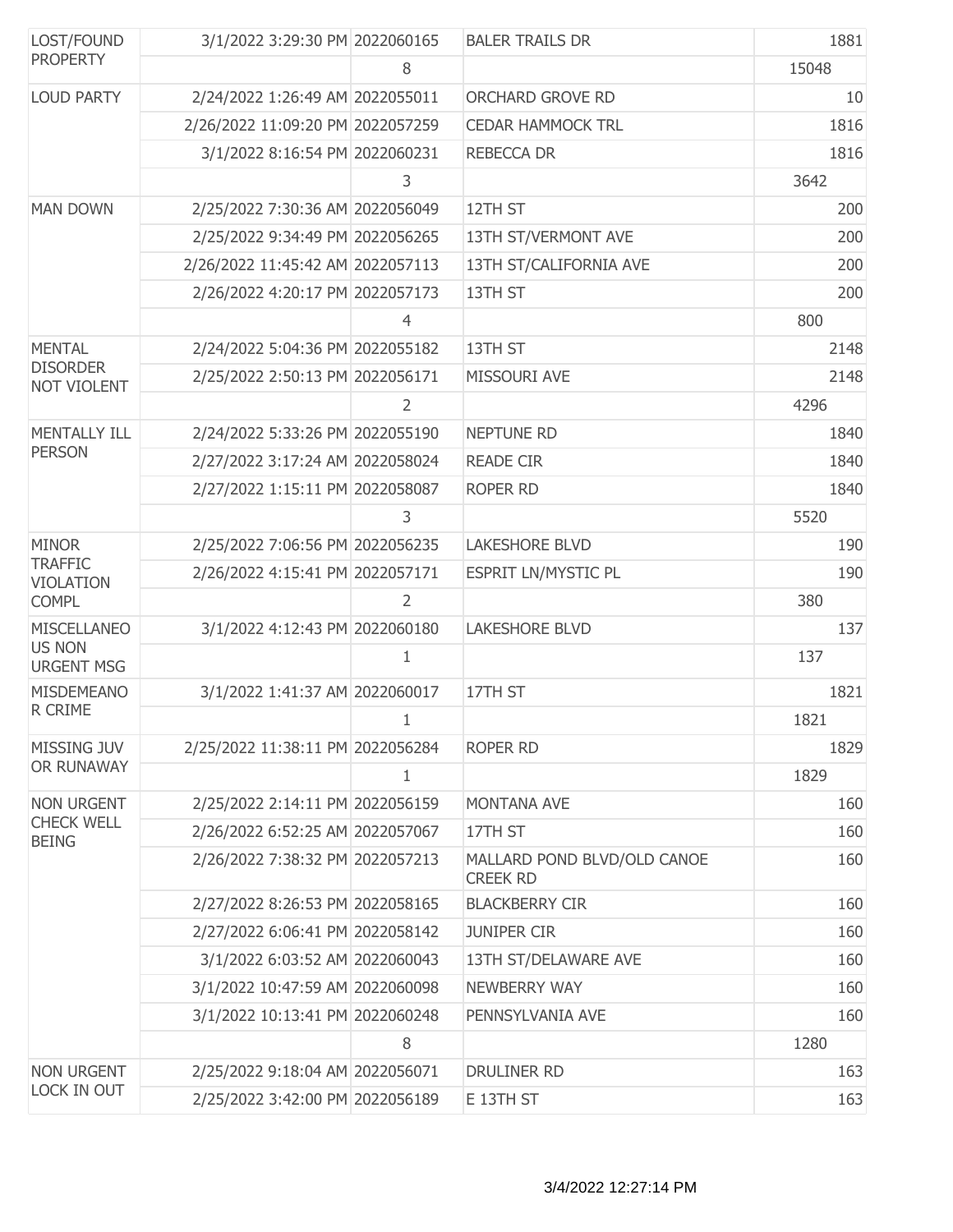| <b>NON URGENT</b>                                                                                 | 2/25/2022 2:49:13 PM 2022056170  |                | E IRLO BRONSON MEM HWY                      | 163  |
|---------------------------------------------------------------------------------------------------|----------------------------------|----------------|---------------------------------------------|------|
| LOCK IN OUT                                                                                       | 2/25/2022 7:12:40 PM 2022056239  |                | E 13TH ST                                   | 163  |
|                                                                                                   | 2/25/2022 8:35:08 PM 2022056258  |                | DORI CT                                     | 163  |
|                                                                                                   | 3/1/2022 12:25:02 PM 2022060119  |                | ST CLOUD VILLAGE CT                         | 163  |
|                                                                                                   |                                  | 6              |                                             | 978  |
| <b>OBSTRUCTION</b>                                                                                | 2/27/2022 1:06:46 PM 2022058085  |                | 13TH ST/VERMONT AVE                         | 1838 |
| OF ROADWAY                                                                                        | 2/28/2022 3:57:01 PM 2022059206  |                | 13TH ST/KENTUCKY AVE                        | 1838 |
|                                                                                                   | 3/1/2022 9:07:09 AM 2022060070   |                | 10TH ST/MONTANA AVE                         | 1838 |
|                                                                                                   | 3/1/2022 8:33:34 PM 2022060232   |                | OLD CANOE CREEK RD/LEXINGTON<br><b>BLVD</b> | 1838 |
|                                                                                                   |                                  | $\overline{4}$ |                                             | 7352 |
| <b>OTHER NOISE</b>                                                                                | 2/25/2022 6:26:25 PM 2022056225  |                | 7TH ST/TENNESSEE AVE                        | 15   |
| <b>COMPLAINT</b>                                                                                  | 2/25/2022 11:59:21 PM 2022056288 |                | PINE VALLEY RD                              | 15   |
|                                                                                                   | 2/26/2022 10:09:52 PM 2022057247 |                | <b>CLEAR BROOK PL</b>                       | 15   |
|                                                                                                   | 2/26/2022 10:47:35 PM 2022057254 |                | PLAY HARD ALY/FLOURISH AVE                  | 15   |
|                                                                                                   | 3/1/2022 6:41:49 PM 2022060213   |                | DORI CT                                     | 15   |
|                                                                                                   |                                  | 5              |                                             | 75   |
| <b>OVERDOSE</b>                                                                                   | 2/27/2022 2:24:59 PM 2022058096  |                | 13TH ST                                     | 2091 |
| <b>UNCONSCIOUS</b>                                                                                |                                  | 1              |                                             | 2091 |
| <b>PARKING</b><br><b>COMPLAINT</b>                                                                | 2/24/2022 12:45:01 PM 2022055127 |                | MICHIGAN ESTATES CIR                        | 191  |
|                                                                                                   | 2/24/2022 3:13:15 PM 2022055153  |                | E 10TH ST/GRAPE AVE                         | 191  |
|                                                                                                   | 2/24/2022 3:32:15 PM 2022055160  |                | CIRCLE Y DR/RALPH MILLER RD                 | 191  |
|                                                                                                   | 2/25/2022 9:58:38 AM 2022056082  |                | GREEN DRAGON DR/RAIN LILY PL                | 191  |
|                                                                                                   | 2/25/2022 10:33:45 AM 2022056101 |                | <b>TONY CIR</b>                             | 191  |
|                                                                                                   | 2/27/2022 1:55:04 PM 2022058093  |                | <b>LAKESHORE BLVD</b>                       | 191  |
|                                                                                                   | 2/27/2022 7:13:17 PM 2022058148  |                | <b>SPRITE LN</b>                            | 191  |
|                                                                                                   | 2/27/2022 10:42:21 PM 2022058192 |                | <b>BITTLE WAY</b>                           | 191  |
|                                                                                                   | 2/28/2022 11:38:30 AM 2022059126 |                | <b>TONY CIR</b>                             | 191  |
|                                                                                                   |                                  | 9              |                                             | 1719 |
| PAST DAMAGE                                                                                       | 3/1/2022 5:55:37 PM 2022060197   |                | <b>CROSSING CREEK BLVD</b>                  | 111  |
|                                                                                                   |                                  | 1              |                                             | 111  |
| <b>PAST</b>                                                                                       | 2/28/2022 9:41:22 AM 2022059090  |                | OLD CANOE CREEK RD                          | 13   |
| <b>DISTURBANCE</b>                                                                                |                                  | 1              |                                             | 13   |
| <b>PAST FRAUD</b>                                                                                 | 2/28/2022 8:30:11 AM 2022059075  |                | <b>NEPTUNE RD</b>                           | 93   |
|                                                                                                   | 2/28/2022 3:21:12 PM 2022059194  |                | MASSACHUSETTS AVE                           | 93   |
|                                                                                                   |                                  | $\overline{2}$ |                                             | 186  |
| <b>PAST</b>                                                                                       | 2/26/2022 10:15:34 AM 2022057100 |                | <b>BLACKBERRY CIR</b>                       | 2151 |
| <b>POISON</b><br>VANDALISM<br><b>DECEPTION</b><br><b>HARASSMENT</b><br>PAST HIT AND<br><b>RUN</b> |                                  | $\mathbf 1$    |                                             | 2151 |
|                                                                                                   | 2/25/2022 2:18:16 PM 2022056162  |                | <b>ROBINSON AVE</b>                         | 183  |
|                                                                                                   |                                  | 1              |                                             | 183  |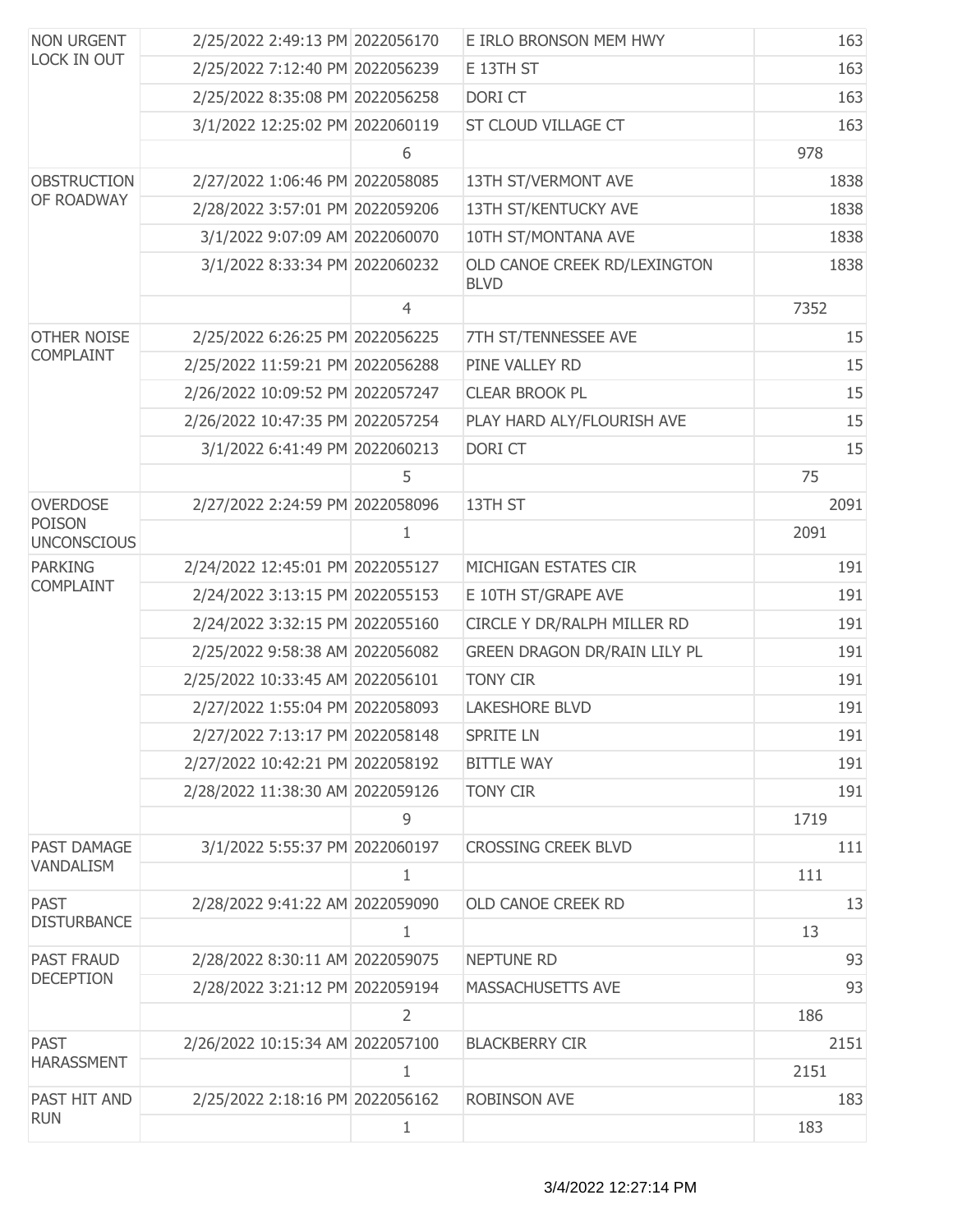| <b>PAST</b>                             | 2/26/2022 7:39:42 PM 2022057214  |                | DORI CT                                          | 154   |
|-----------------------------------------|----------------------------------|----------------|--------------------------------------------------|-------|
| <b>SUSPICIOUS</b><br><b>INCIDENT</b>    |                                  | 1              |                                                  | 154   |
| <b>PAST</b>                             | 2/24/2022 1:42:33 PM 2022055142  |                | S NARCOOSSEE RD                                  | 151   |
| <b>SUSPICIOUS</b><br><b>PERSON</b>      |                                  | 1              |                                                  | 151   |
| PAST THEFT                              | 2/27/2022 2:33:20 PM 2022058099  |                | MICHIGAN AVE                                     | 162   |
|                                         |                                  | 1              |                                                  | 162   |
| <b>PAST TRAFFIC</b><br><b>VIOLATION</b> | 3/1/2022 10:41:52 AM 2022060097  |                | E IRLO BRONSON MEM HWY/HICKORY<br><b>TREE RD</b> | 194   |
| <b>COMPLAI</b>                          |                                  | $\mathbf{1}$   |                                                  | 194   |
| <b>PAST VEHICLE</b>                     | 2/24/2022 1:26:33 PM 2022055138  |                | <b>SAWYER CIR</b>                                | 165   |
| <b>THEFT</b>                            |                                  | 1              |                                                  | 165   |
| <b>PHONE</b>                            | 2/26/2022 6:45:25 PM 2022057197  |                | <b>BLACKBERRY CIR</b>                            | 105   |
| <b>THREAT</b>                           | 3/1/2022 12:00:33 PM 2022060115  |                | MINNESOTA AVE                                    | 105   |
|                                         |                                  | $\overline{2}$ |                                                  | 210   |
| <b>PHYSICAL</b>                         | 2/26/2022 7:14:50 PM 2022057208  |                | <b>CANOE CREEK RD</b>                            | 118   |
| <b>DISTURBANCE</b>                      | 2/26/2022 7:12:31 PM 2022057204  |                | 13TH ST                                          | 118   |
|                                         |                                  | 2              |                                                  | 236   |
| <b>POSS</b>                             | 2/26/2022 8:40:24 AM 2022057080  |                | PENNSYLVANIA AVE                                 | 1954  |
| <b>RESIDENTIAL</b><br><b>BURGLARY</b>   |                                  | 1              |                                                  | 1954  |
| <b>PREGNANCY</b>                        | 2/25/2022 2:36:00 PM 2022056167  |                | <b>PROGRESS LN</b>                               | 456   |
| 2ND<br><b>TRIMESTER</b><br><b>HEMM</b>  |                                  | 1              |                                                  | 456   |
| <b>PRIVATE</b>                          | 2/25/2022 2:10:08 AM 2022056023  |                | <b>SAWYER CIR</b>                                | 2141  |
| <b>PROPERTY</b><br><b>REMOVAL</b>       | 2/25/2022 2:05:23 AM 2022056017  |                | <b>SAWYER CIR</b>                                | 2141  |
|                                         | 2/28/2022 5:39:45 PM 2022059233  |                | <b>KENTUCKY AVE</b>                              | 2141  |
|                                         | 2/28/2022 9:30:30 PM 2022059259  |                | <b>COLUMBIA AVE</b>                              | 2141  |
|                                         |                                  | $\overline{4}$ |                                                  | 8564  |
| <b>RECKLESS</b>                         | 2/28/2022 3:08:04 PM 2022059189  |                | NOTTEL DR/RHEA DR                                | 155   |
| <b>ACTIVITY</b>                         |                                  | 1              |                                                  | 155   |
| <b>RECKLESS</b>                         | 2/24/2022 5:15:27 PM 2022055186  |                | 6TH ST/VIRGINIA AVE                              | 1832  |
| <b>DRIVER</b>                           | 2/25/2022 12:01:38 PM 2022056116 |                | 13TH ST                                          | 1832  |
|                                         | 2/25/2022 3:21:26 PM 2022056180  |                | OLD CANOE CREEK RD/13TH ST                       | 1832  |
|                                         | 2/26/2022 1:00:49 PM 2022057133  |                | 13TH ST/COLUMBIA AVE                             | 1832  |
|                                         | 2/27/2022 3:02:11 PM 2022058104  |                | OLD CANOE CREEK RD/KISSIMMEE<br><b>PARK RD</b>   | 1832  |
|                                         | 2/27/2022 6:04:58 PM 2022058140  |                | HICKORY TREE RD/STARKE ST                        | 1832  |
|                                         | 2/28/2022 10:55:55 AM 2022059115 |                | <b>CANOE CREEK RD</b>                            | 1832  |
|                                         | 3/1/2022 1:52:13 PM 2022060142   |                | 13TH ST/BROWN CHAPEL RD                          | 1832  |
|                                         |                                  | 8              |                                                  | 14656 |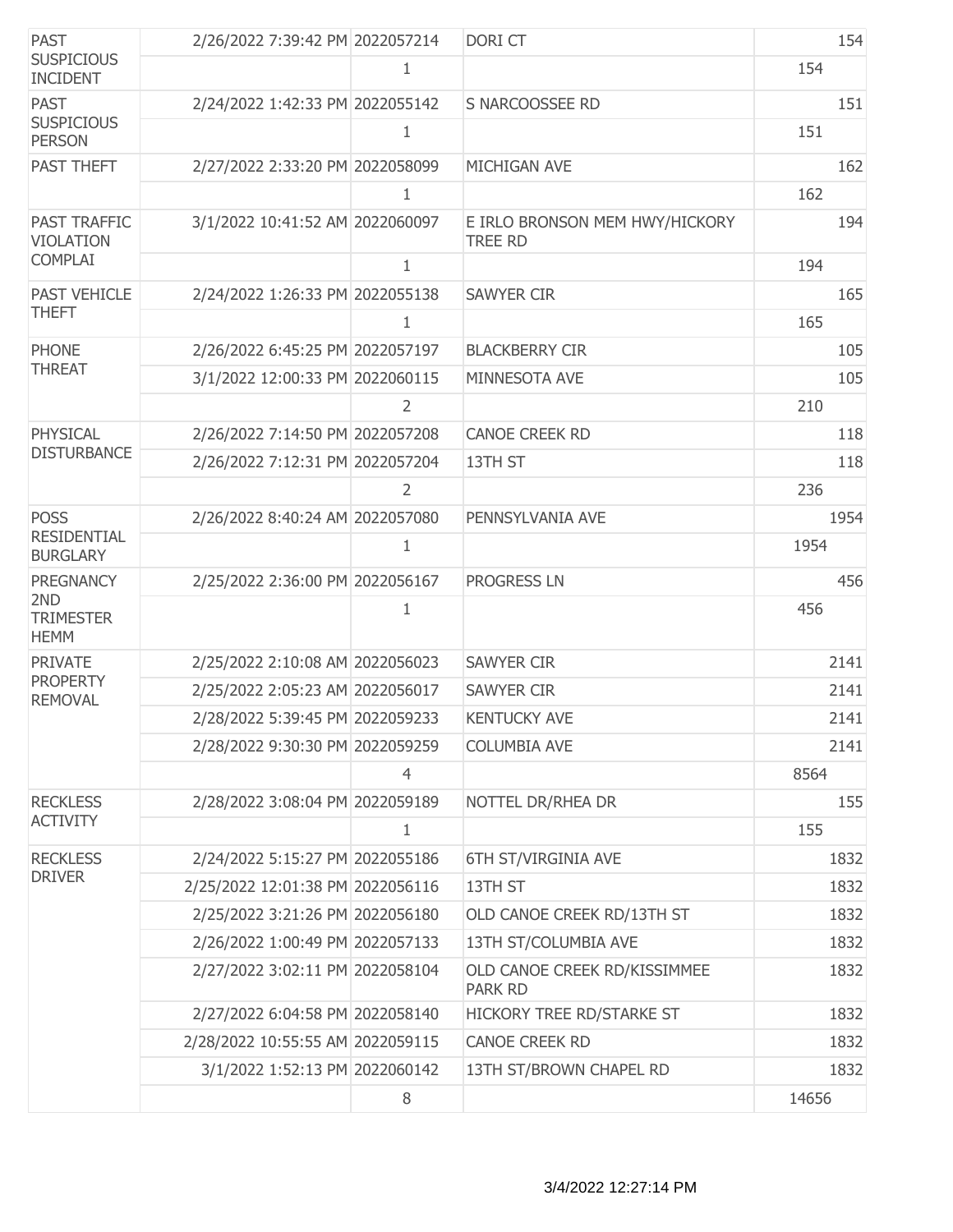| <b>RESIDENTIAL</b>                                                                                                                                                                                                                                                                                                                                                                                                                                                                                                                                                                                                                                                                                                                                                                                                                                                                                                                                                                                                                                                                                                                                                                                                                                                                                                     | 2/24/2022 5:17:31 AM 2022055041 |                | <b>MARYLAND AVE</b>                       | 2115  |
|------------------------------------------------------------------------------------------------------------------------------------------------------------------------------------------------------------------------------------------------------------------------------------------------------------------------------------------------------------------------------------------------------------------------------------------------------------------------------------------------------------------------------------------------------------------------------------------------------------------------------------------------------------------------------------------------------------------------------------------------------------------------------------------------------------------------------------------------------------------------------------------------------------------------------------------------------------------------------------------------------------------------------------------------------------------------------------------------------------------------------------------------------------------------------------------------------------------------------------------------------------------------------------------------------------------------|---------------------------------|----------------|-------------------------------------------|-------|
| <b>BURGLARY</b><br><b>ALARM</b>                                                                                                                                                                                                                                                                                                                                                                                                                                                                                                                                                                                                                                                                                                                                                                                                                                                                                                                                                                                                                                                                                                                                                                                                                                                                                        | 2/24/2022 5:02:09 PM 2022055181 |                | NICHOLAS PL                               | 2115  |
|                                                                                                                                                                                                                                                                                                                                                                                                                                                                                                                                                                                                                                                                                                                                                                                                                                                                                                                                                                                                                                                                                                                                                                                                                                                                                                                        | 2/24/2022 8:36:16 PM 2022055227 |                | <b>GUERNSEY BND</b>                       | 2115  |
|                                                                                                                                                                                                                                                                                                                                                                                                                                                                                                                                                                                                                                                                                                                                                                                                                                                                                                                                                                                                                                                                                                                                                                                                                                                                                                                        | 2/24/2022 8:38:41 PM 2022055228 |                | <b>GUERNSEY BND</b>                       | 2115  |
|                                                                                                                                                                                                                                                                                                                                                                                                                                                                                                                                                                                                                                                                                                                                                                                                                                                                                                                                                                                                                                                                                                                                                                                                                                                                                                                        |                                 |                | PERCHING RD                               | 2115  |
|                                                                                                                                                                                                                                                                                                                                                                                                                                                                                                                                                                                                                                                                                                                                                                                                                                                                                                                                                                                                                                                                                                                                                                                                                                                                                                                        |                                 |                | DOLFINO CT                                | 2115  |
|                                                                                                                                                                                                                                                                                                                                                                                                                                                                                                                                                                                                                                                                                                                                                                                                                                                                                                                                                                                                                                                                                                                                                                                                                                                                                                                        |                                 |                | <b>GUERNSEY BND</b>                       | 2115  |
|                                                                                                                                                                                                                                                                                                                                                                                                                                                                                                                                                                                                                                                                                                                                                                                                                                                                                                                                                                                                                                                                                                                                                                                                                                                                                                                        |                                 |                | <b>CEDAR HAMMOCK TRL</b>                  | 2115  |
|                                                                                                                                                                                                                                                                                                                                                                                                                                                                                                                                                                                                                                                                                                                                                                                                                                                                                                                                                                                                                                                                                                                                                                                                                                                                                                                        |                                 |                | <b>CARPENTER LN</b>                       | 2115  |
|                                                                                                                                                                                                                                                                                                                                                                                                                                                                                                                                                                                                                                                                                                                                                                                                                                                                                                                                                                                                                                                                                                                                                                                                                                                                                                                        |                                 |                | <b>CYPRESS DOME CT</b>                    | 2115  |
|                                                                                                                                                                                                                                                                                                                                                                                                                                                                                                                                                                                                                                                                                                                                                                                                                                                                                                                                                                                                                                                                                                                                                                                                                                                                                                                        |                                 | 10             |                                           | 21150 |
| <b>RUNAWAY</b>                                                                                                                                                                                                                                                                                                                                                                                                                                                                                                                                                                                                                                                                                                                                                                                                                                                                                                                                                                                                                                                                                                                                                                                                                                                                                                         |                                 |                | <b>SEVEN OAKS DR</b>                      | 142   |
|                                                                                                                                                                                                                                                                                                                                                                                                                                                                                                                                                                                                                                                                                                                                                                                                                                                                                                                                                                                                                                                                                                                                                                                                                                                                                                                        |                                 | $\mathbf{1}$   |                                           | 142   |
| <b>SERIOUS</b><br><b>TRAFFIC</b>                                                                                                                                                                                                                                                                                                                                                                                                                                                                                                                                                                                                                                                                                                                                                                                                                                                                                                                                                                                                                                                                                                                                                                                                                                                                                       |                                 |                | E IRLO BRONSON MEM HWY/S<br>NARCOOSSEE RD | 188   |
|                                                                                                                                                                                                                                                                                                                                                                                                                                                                                                                                                                                                                                                                                                                                                                                                                                                                                                                                                                                                                                                                                                                                                                                                                                                                                                                        |                                 |                | PENNSYLVANIA AVE/13TH ST                  | 188   |
|                                                                                                                                                                                                                                                                                                                                                                                                                                                                                                                                                                                                                                                                                                                                                                                                                                                                                                                                                                                                                                                                                                                                                                                                                                                                                                                        |                                 | $\overline{2}$ |                                           | 376   |
| <b>SICK PERSON</b>                                                                                                                                                                                                                                                                                                                                                                                                                                                                                                                                                                                                                                                                                                                                                                                                                                                                                                                                                                                                                                                                                                                                                                                                                                                                                                     |                                 |                | <b>BULLDOG LN</b>                         | 2106  |
| <b>VERTIGO</b>                                                                                                                                                                                                                                                                                                                                                                                                                                                                                                                                                                                                                                                                                                                                                                                                                                                                                                                                                                                                                                                                                                                                                                                                                                                                                                         |                                 | 1              |                                           | 2106  |
| <b>SICK PERSON</b>                                                                                                                                                                                                                                                                                                                                                                                                                                                                                                                                                                                                                                                                                                                                                                                                                                                                                                                                                                                                                                                                                                                                                                                                                                                                                                     |                                 |                | <b>CROSS CREEK CT</b>                     | 2124  |
|                                                                                                                                                                                                                                                                                                                                                                                                                                                                                                                                                                                                                                                                                                                                                                                                                                                                                                                                                                                                                                                                                                                                                                                                                                                                                                                        |                                 | 1              |                                           | 2124  |
| <b>SICK PERSON</b>                                                                                                                                                                                                                                                                                                                                                                                                                                                                                                                                                                                                                                                                                                                                                                                                                                                                                                                                                                                                                                                                                                                                                                                                                                                                                                     |                                 |                | <b>MEMPHIS PL</b>                         | 2125  |
| <b>WEAKNESS</b>                                                                                                                                                                                                                                                                                                                                                                                                                                                                                                                                                                                                                                                                                                                                                                                                                                                                                                                                                                                                                                                                                                                                                                                                                                                                                                        |                                 | 1              |                                           | 2125  |
| <b>SICK PERSON</b>                                                                                                                                                                                                                                                                                                                                                                                                                                                                                                                                                                                                                                                                                                                                                                                                                                                                                                                                                                                                                                                                                                                                                                                                                                                                                                     |                                 |                | 13TH ST                                   | 2128  |
|                                                                                                                                                                                                                                                                                                                                                                                                                                                                                                                                                                                                                                                                                                                                                                                                                                                                                                                                                                                                                                                                                                                                                                                                                                                                                                                        |                                 |                | <b>NOLTE RD</b>                           | 2128  |
|                                                                                                                                                                                                                                                                                                                                                                                                                                                                                                                                                                                                                                                                                                                                                                                                                                                                                                                                                                                                                                                                                                                                                                                                                                                                                                                        |                                 | $\overline{2}$ |                                           | 4256  |
| <b>SICK PERSON</b>                                                                                                                                                                                                                                                                                                                                                                                                                                                                                                                                                                                                                                                                                                                                                                                                                                                                                                                                                                                                                                                                                                                                                                                                                                                                                                     |                                 |                | <b>ASHEVILLE LN</b>                       | 2130  |
|                                                                                                                                                                                                                                                                                                                                                                                                                                                                                                                                                                                                                                                                                                                                                                                                                                                                                                                                                                                                                                                                                                                                                                                                                                                                                                                        |                                 | 1              |                                           | 2130  |
| <b>SICK PERSON</b>                                                                                                                                                                                                                                                                                                                                                                                                                                                                                                                                                                                                                                                                                                                                                                                                                                                                                                                                                                                                                                                                                                                                                                                                                                                                                                     |                                 |                | <b>STAR RUBY AVE</b>                      | 2131  |
| 2/24/2022 9:31:20 PM 2022055233<br>2/24/2022 10:47:08 PM 2022055244<br>2/25/2022 1:39:02 PM 2022056152<br>2/25/2022 7:56:35 PM 2022056251<br>2/27/2022 9:53:47 AM 2022058064<br>3/1/2022 1:53:18 PM 2022060143<br>3/1/2022 8:42:18 AM 2022060063<br>2/27/2022 11:28:36 AM 2022058075<br><b>VIOLATION</b><br>2/28/2022 11:54:57 AM 2022059133<br>2/26/2022 1:17:15 PM 2022057137<br><b>DIZZY</b><br>2/26/2022 6:12:29 AM 2022057062<br><b>FEVER CHILLS</b><br>2/27/2022 10:14:02 AM 2022058065<br><b>GENERAL</b><br>2/24/2022 12:21:47 PM 2022055124<br><b>OTHER PAIN</b><br>2/27/2022 12:49:17 PM 2022058082<br>2/25/2022 1:03:45 PM 2022056138<br><b>UNWELL ILL</b><br>2/25/2022 3:38:34 PM 2022056186<br><b>VOMITING</b><br>1<br>2/28/2022 3:06:08 PM 2022059187<br><b>SIGN DOWN</b><br>E 17TH ST/ORANGE AVE<br>1<br><b>SOLICITOR</b><br>2/24/2022 4:54:55 PM 2022055177<br><b>CANOE CIR</b><br>2/25/2022 12:34:22 PM 2022056127<br>13TH ST<br>2/25/2022 5:11:54 PM 2022056209<br><b>GISELLE CT</b><br>2/26/2022 1:48:42 PM 2022057147<br><b>CANOE CREEK RD</b><br>$\overline{4}$<br>2/24/2022 8:14:30 AM 2022055062<br><b>BLISSFUL DR</b><br><b>SUPPLEMENTA</b><br><b>L GENERAL</b><br>2/24/2022 11:00:05 AM 2022055110<br><b>NEPTUNE RD</b><br><b>CASE INFO</b><br>2/24/2022 1:23:08 PM 2022055136<br>SOFTSHELL ST | 2131                            |                |                                           |       |
|                                                                                                                                                                                                                                                                                                                                                                                                                                                                                                                                                                                                                                                                                                                                                                                                                                                                                                                                                                                                                                                                                                                                                                                                                                                                                                                        |                                 |                |                                           | 1884  |
|                                                                                                                                                                                                                                                                                                                                                                                                                                                                                                                                                                                                                                                                                                                                                                                                                                                                                                                                                                                                                                                                                                                                                                                                                                                                                                                        |                                 |                |                                           | 1884  |
|                                                                                                                                                                                                                                                                                                                                                                                                                                                                                                                                                                                                                                                                                                                                                                                                                                                                                                                                                                                                                                                                                                                                                                                                                                                                                                                        |                                 |                |                                           | 1898  |
|                                                                                                                                                                                                                                                                                                                                                                                                                                                                                                                                                                                                                                                                                                                                                                                                                                                                                                                                                                                                                                                                                                                                                                                                                                                                                                                        |                                 |                |                                           | 1898  |
|                                                                                                                                                                                                                                                                                                                                                                                                                                                                                                                                                                                                                                                                                                                                                                                                                                                                                                                                                                                                                                                                                                                                                                                                                                                                                                                        |                                 |                |                                           | 1898  |
|                                                                                                                                                                                                                                                                                                                                                                                                                                                                                                                                                                                                                                                                                                                                                                                                                                                                                                                                                                                                                                                                                                                                                                                                                                                                                                                        |                                 |                |                                           | 1898  |
|                                                                                                                                                                                                                                                                                                                                                                                                                                                                                                                                                                                                                                                                                                                                                                                                                                                                                                                                                                                                                                                                                                                                                                                                                                                                                                                        |                                 |                |                                           | 7592  |
|                                                                                                                                                                                                                                                                                                                                                                                                                                                                                                                                                                                                                                                                                                                                                                                                                                                                                                                                                                                                                                                                                                                                                                                                                                                                                                                        |                                 |                |                                           | 130   |
|                                                                                                                                                                                                                                                                                                                                                                                                                                                                                                                                                                                                                                                                                                                                                                                                                                                                                                                                                                                                                                                                                                                                                                                                                                                                                                                        |                                 |                |                                           | 130   |
|                                                                                                                                                                                                                                                                                                                                                                                                                                                                                                                                                                                                                                                                                                                                                                                                                                                                                                                                                                                                                                                                                                                                                                                                                                                                                                                        |                                 |                |                                           | 130   |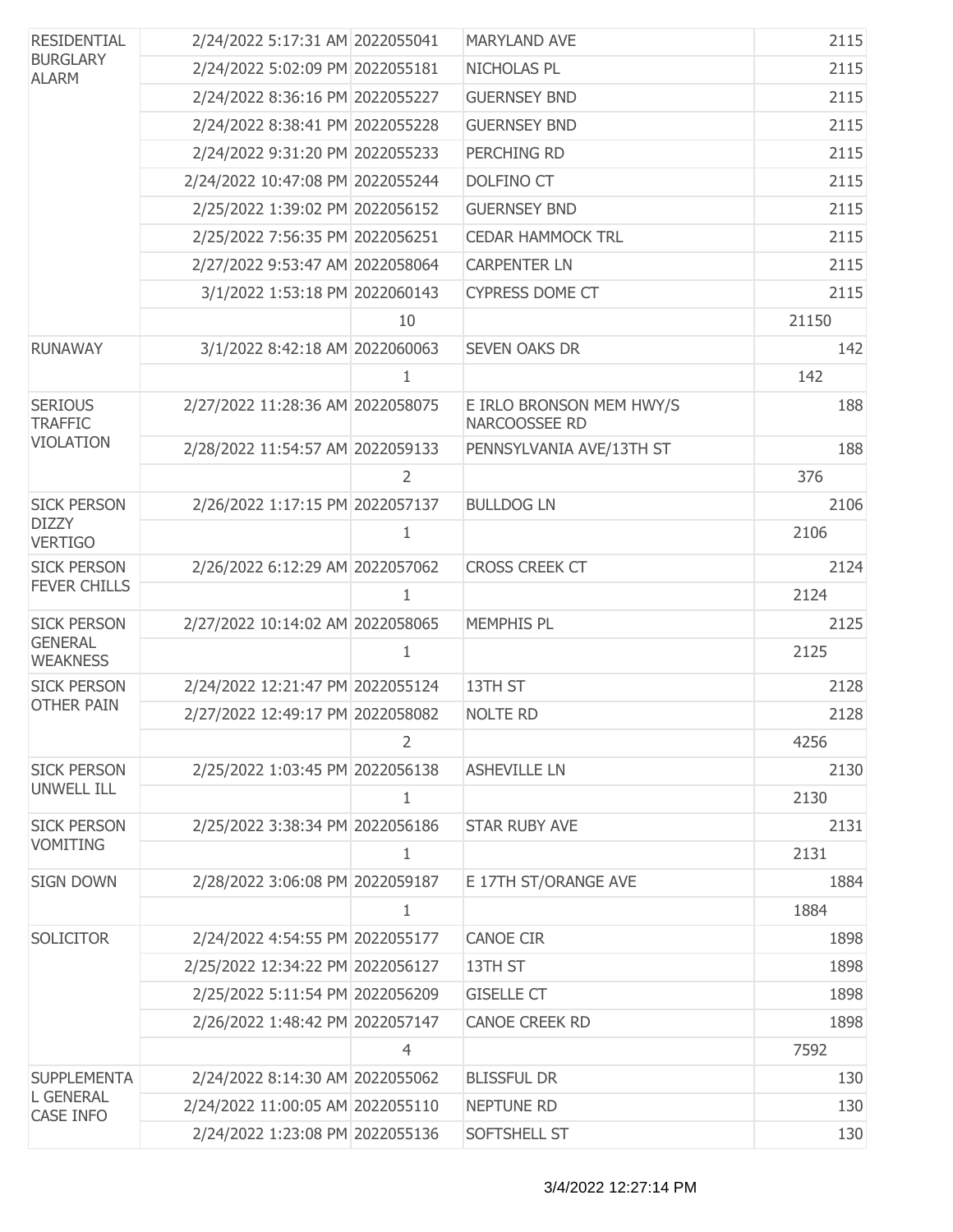| <b>SUPPLEMENTA</b><br><b>L GENERAL</b><br><b>CASE INFO</b> | 2/25/2022 9:02:19 AM 2022056068  |              | <b>CHATSWORTH CIR</b>                           | 130   |
|------------------------------------------------------------|----------------------------------|--------------|-------------------------------------------------|-------|
|                                                            | 2/25/2022 1:34:30 PM 2022056151  |              | 10TH ST                                         | 130   |
|                                                            | 2/26/2022 11:50:41 AM 2022057119 |              | OLD CANOE CREEK RD/NEPTUNE RD                   | 130   |
|                                                            | 2/26/2022 12:04:12 PM 2022057123 |              | <b>BLACKBERRY CIR</b>                           | 130   |
|                                                            | 2/26/2022 10:31:04 AM 2022057105 |              | ROPER RD                                        | 130   |
|                                                            | 2/26/2022 12:33:15 PM 2022057129 |              | LOUISIANA AVE                                   | 130   |
|                                                            | 2/26/2022 1:36:46 PM 2022057145  |              | <b>ROPER RD</b>                                 | 130   |
|                                                            | 2/26/2022 3:43:02 PM 2022057166  |              | E IRLO BRONSON MEM HWY                          | 130   |
|                                                            | 2/27/2022 5:14:46 PM 2022058130  |              | PEKIN ST                                        | 130   |
|                                                            | 2/28/2022 11:10:03 AM 2022059119 |              | <b>NEPTUNE RD</b>                               | 130   |
|                                                            | 2/28/2022 3:07:55 PM 2022059188  |              | LOUISIANA AVE                                   | 130   |
|                                                            | 2/28/2022 4:24:25 PM 2022059211  |              | <b>CIALELLA PASS</b>                            | 130   |
|                                                            | 3/1/2022 2:45:36 AM 2022060021   |              | <b>WILFRED ST</b>                               | 130   |
|                                                            | 3/1/2022 5:03:26 PM 2022060191   |              | <b>BLACKBERRY CIR</b>                           | 130   |
|                                                            | 3/1/2022 6:44:40 PM 2022060214   |              | 13TH ST                                         | 130   |
|                                                            |                                  | 18           |                                                 | 2340  |
| <b>SUPPLEMENTA</b>                                         | 2/27/2022 5:18:58 AM 2022058030  |              | 13TH ST                                         | 135   |
| L OTHER                                                    |                                  | $\mathbf{1}$ |                                                 | 135   |
| <b>SUSPICIOUS</b>                                          | 2/24/2022 4:49:58 PM 2022055173  |              | CANOE CREEK RD/CAMELOT BLVD                     | 149   |
| <b>INCIDENT</b>                                            | 2/25/2022 9:58:51 AM 2022056083  |              | 13TH ST                                         | 1834  |
|                                                            | 2/25/2022 8:38:35 AM 2022056060  |              | NATHAN HALE BLVD                                | 1834  |
|                                                            | 2/25/2022 3:42:13 PM 2022056190  |              | <b>WIND DANCER CIR</b>                          | 1834  |
|                                                            | 2/25/2022 10:21:27 PM 2022056269 |              | <b>WHISTLING TRL</b>                            | 149   |
|                                                            | 2/26/2022 10:45:43 AM 2022057107 |              | <b>COLUMBIA AVE</b>                             | 1834  |
|                                                            | 2/26/2022 8:49:42 PM 2022057225  |              | 13TH ST                                         | 1834  |
|                                                            | 2/27/2022 9:03:11 AM 2022058062  |              | FRIARS COVE RD                                  | 149   |
|                                                            | 2/27/2022 9:46:47 PM 2022058183  |              | <b>VEGA CREEK DR</b>                            | 1834  |
|                                                            | 2/28/2022 2:37:11 AM 2022059018  |              | 13TH ST                                         | 1834  |
|                                                            | 2/28/2022 5:13:04 PM 2022059225  |              | 13TH ST                                         | 1834  |
|                                                            | 2/28/2022 4:19:05 PM 2022059209  |              | <b>SAWYER CIR</b>                               | 149   |
|                                                            | 3/1/2022 2:15:22 AM 2022060020   |              | <b>WILFRED ST</b>                               | 149   |
|                                                            | 3/1/2022 9:50:26 AM 2022060080   |              | 13TH ST                                         | 149   |
|                                                            | 3/1/2022 11:15:41 AM 2022060106  |              | 10TH ST                                         | 1834  |
|                                                            | 3/1/2022 10:49:12 PM 2022060256  |              | <b>CHISHOLM PARK TRL</b>                        | 1834  |
|                                                            |                                  | 16           |                                                 | 19234 |
| <b>SUSPICIOUS</b>                                          | 2/24/2022 12:45:25 AM 2022055006 |              | 13TH ST                                         | 136   |
| <b>PERSON</b>                                              | 2/24/2022 2:28:21 AM 2022055025  |              | OLD CANOE CREEK RD/COMMERCE<br><b>CENTER DR</b> | 136   |
|                                                            | 2/24/2022 11:06:05 PM 2022055250 |              | BRAMBLEWOOD DR/MISSOURI AVE                     | 136   |
|                                                            | 2/24/2022 11:23:42 PM 2022055256 |              | LAKESHORE BLVD/LOUISIANA AVE                    | 136   |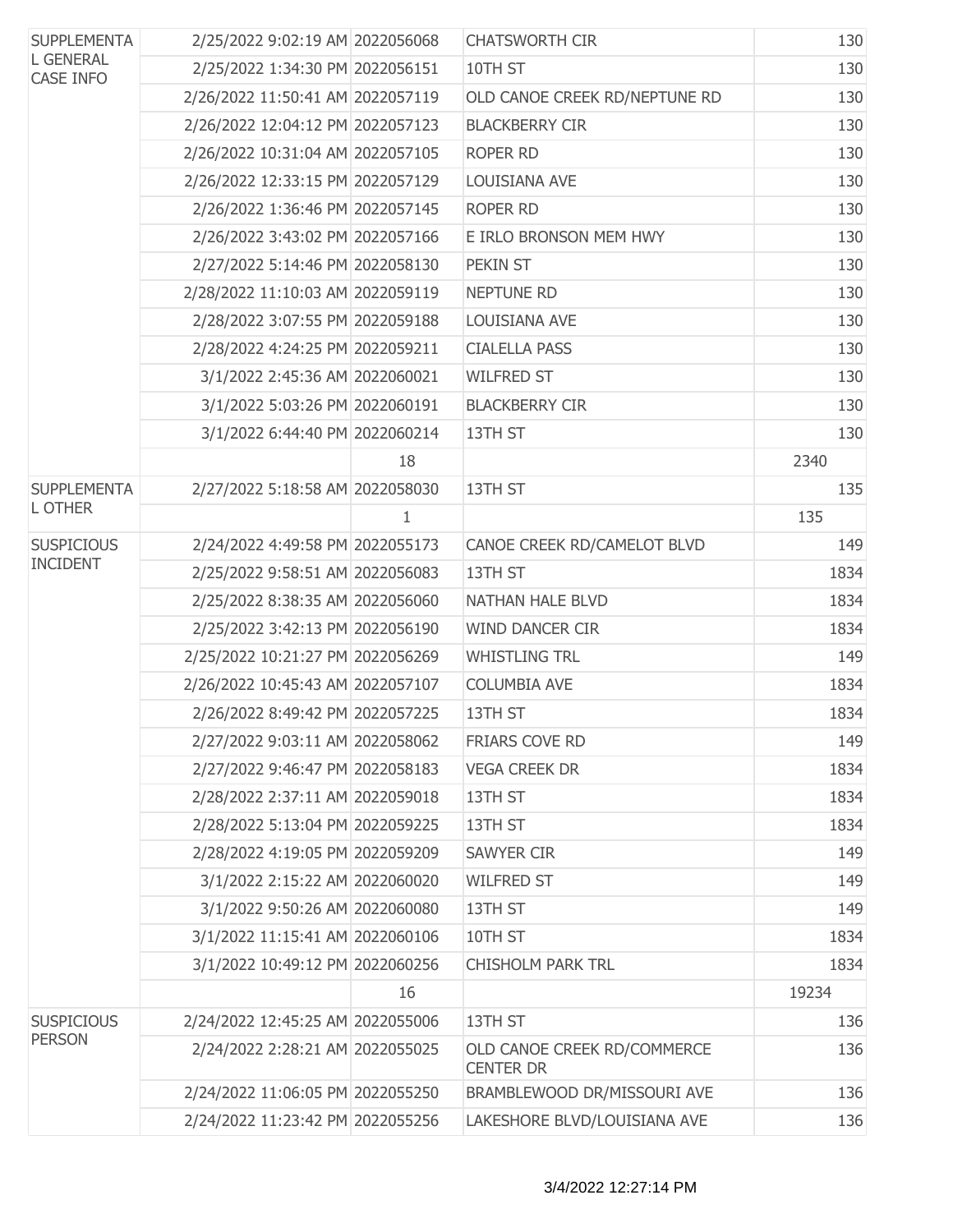| <b>SUSPICIOUS</b><br><b>PERSON</b> | 2/25/2022 1:38:18 AM 2022056012  |    | <b>LAKESHORE BLVD</b>          | 136   |
|------------------------------------|----------------------------------|----|--------------------------------|-------|
|                                    | 2/25/2022 2:24:28 AM 2022056027  |    | <b>SEVEN OAKS DR</b>           | 136   |
|                                    | 2/25/2022 6:26:09 PM 2022056224  |    | PARKFIELD RD                   | 136   |
|                                    | 2/25/2022 11:29:35 PM 2022056281 |    | SWEET ACRES PL                 | 136   |
|                                    | 2/26/2022 1:22:24 AM 2022057008  |    | COLUMBIA AVE/LAKESHORE BLVD    | 1835  |
|                                    | 2/26/2022 3:55:45 PM 2022057168  |    | 13TH ST                        | 136   |
|                                    | 2/26/2022 4:54:34 PM 2022057185  |    | BLACKBERRY CIR/BROWN CHAPEL RD | 136   |
|                                    | 2/26/2022 10:40:10 PM 2022057249 |    | S NARCOOSSEE RD                | 136   |
|                                    | 2/27/2022 2:35:47 AM 2022058019  |    | 13TH ST                        | 136   |
|                                    | 2/27/2022 8:00:36 PM 2022058157  |    | ARIZONA AVE/13TH ST            | 136   |
|                                    | 2/28/2022 2:11:25 AM 2022059015  |    | 13TH ST                        | 136   |
|                                    | 2/28/2022 11:48:14 PM 2022059283 |    | 13TH ST                        | 136   |
|                                    | 3/1/2022 3:45:45 AM 2022060028   |    | 12TH ST/ILLINOIS AVE           | 1835  |
|                                    | 3/1/2022 4:36:47 AM 2022060038   |    | LOUISIANA AVE                  | 136   |
|                                    | 3/1/2022 8:32:02 AM 2022060062   |    | 10TH ST/FLORIDA AVE            | 1835  |
|                                    | 3/1/2022 3:28:45 PM 2022060164   |    | 7TH ST                         | 136   |
|                                    | 3/1/2022 4:15:54 PM 2022060181   |    | <b>SENECA TRL</b>              | 136   |
|                                    | 3/1/2022 3:55:31 PM 2022060176   |    | <b>VEGA CREEK DR</b>           | 136   |
|                                    | 3/1/2022 11:21:22 PM 2022060261  |    | 9TH ST/NEW YORK AVE            | 1835  |
|                                    | 3/1/2022 10:41:19 PM 2022060253  |    | WYOMING AVE/ORCHID LN          | 136   |
|                                    |                                  | 24 |                                | 10060 |
| <b>SUSPICIOUS</b>                  | 2/24/2022 12:40:51 AM 2022055005 |    | LAKESHORE BLVD/MICHIGAN AVE    | 147   |
| <b>VEHICLE</b>                     | 2/24/2022 2:01:56 AM 2022055020  |    | 13TH ST                        | 147   |
|                                    | 2/24/2022 2:49:46 AM 2022055026  |    | LAKESHORE BLVD/MICHIGAN AVE    | 147   |
|                                    | 2/24/2022 3:02:17 AM 2022055028  |    | <b>LAKESHORE BLVD</b>          | 147   |
|                                    | 2/24/2022 3:59:40 AM 2022055035  |    | 13TH ST                        | 147   |
|                                    | 2/24/2022 12:40:10 PM 2022055126 |    | <b>BETSY ROSS LN</b>           | 1833  |
|                                    | 2/24/2022 1:14:14 PM 2022055135  |    | PINE TREE DR                   | 1833  |
|                                    | 2/25/2022 1:00:36 AM 2022056008  |    | RALPH MILLER RD/CIRCLE Y DR    | 1833  |
|                                    | 2/25/2022 2:13:34 AM 2022056024  |    | PINE TREE DR                   | 147   |
|                                    | 2/24/2022 11:23:15 PM 2022055255 |    | MICHIGAN AVE/LAKESHORE BLVD    | 147   |
|                                    | 2/25/2022 12:39:39 AM 2022056006 |    | <b>WHISTLING TRL</b>           | 147   |
|                                    | 2/25/2022 2:55:14 AM 2022056034  |    | LAKESHORE BLVD/LOUISIANA AVE   | 147   |
|                                    | 2/24/2022 11:37:43 PM 2022055260 |    | 4TH ST                         | 147   |
|                                    | 2/25/2022 2:08:05 AM 2022056021  |    | LAKESHORE BLVD/MICHIGAN AVE    | 147   |
|                                    | 2/25/2022 7:54:49 AM 2022056052  |    | 13TH ST                        | 1833  |
|                                    | 2/25/2022 8:21:47 AM 2022056054  |    | <b>FRIARS COVE LN</b>          | 147   |
|                                    | 2/25/2022 4:29:15 PM 2022056200  |    | <b>BARINA ST</b>               | 147   |
|                                    | 2/25/2022 7:56:56 PM 2022056252  |    | <b>CONTINENTAL ST</b>          | 147   |
|                                    | 2/26/2022 1:13:34 AM 2022057007  |    | 5TH ST/KENTUCKY AVE            | 147   |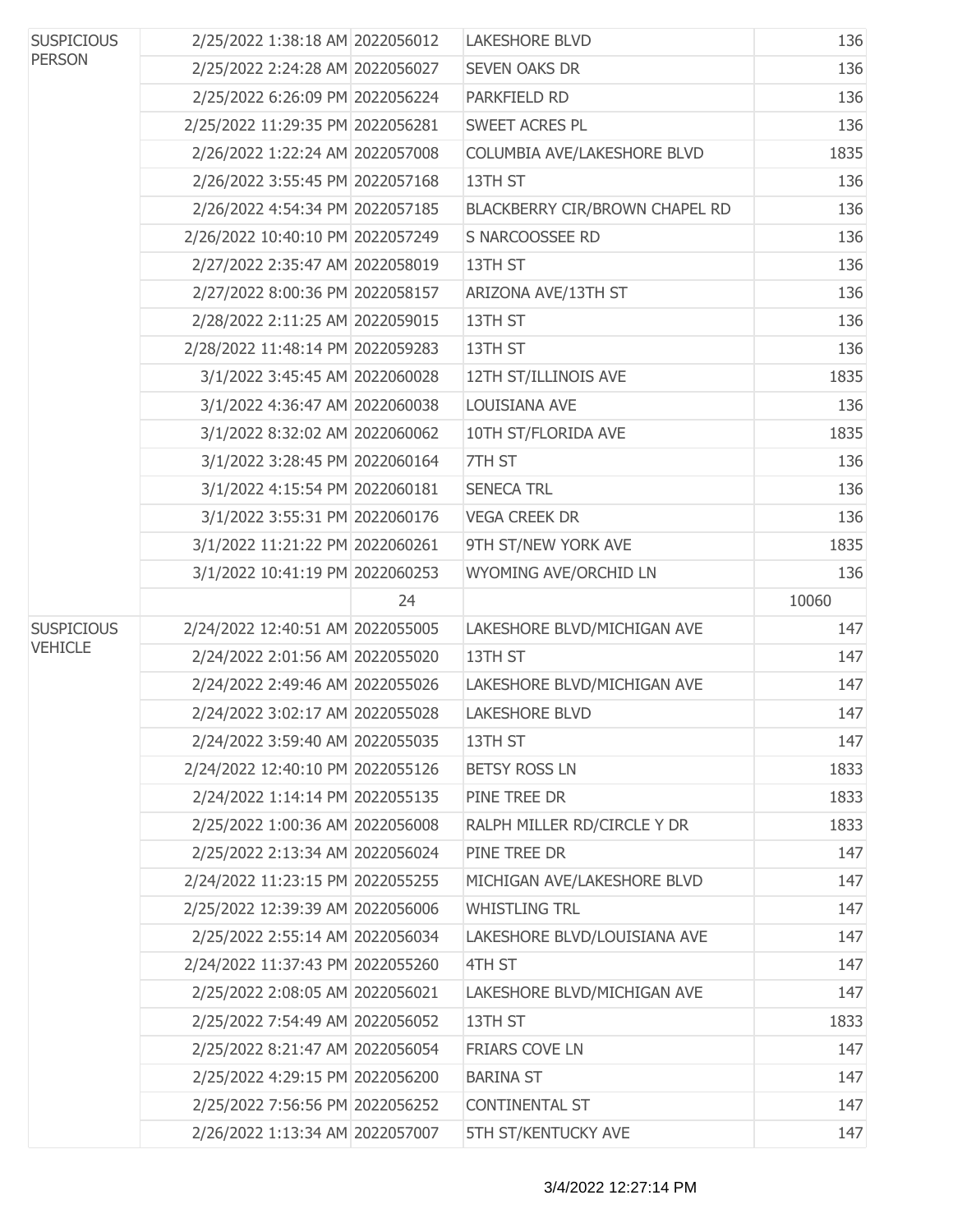| <b>SUSPICIOUS</b><br><b>VEHICLE</b> | 2/26/2022 9:37:11 PM 2022057237  |    | <b>WHISTLING TRL</b>             | 147   |
|-------------------------------------|----------------------------------|----|----------------------------------|-------|
|                                     | 2/28/2022 2:32:13 AM 2022059017  |    | 13TH ST                          | 147   |
|                                     | 2/28/2022 11:59:18 AM 2022059136 |    | LOUISIANA AVE                    | 147   |
|                                     | 2/28/2022 8:03:17 PM 2022059251  |    | <b>GEORGIA AVE</b>               | 147   |
|                                     | 2/28/2022 11:59:58 PM 2022059284 |    | 13TH ST                          | 147   |
|                                     | 2/28/2022 9:25:34 PM 2022059258  |    | <b>GRAND VISTA LN</b>            | 1833  |
|                                     | 2/28/2022 10:36:28 PM 2022059272 |    | <b>NOLTE RD</b>                  | 147   |
|                                     | 3/1/2022 12:13:23 AM 2022060002  |    | LAKESHORE BLVD/MICHIGAN AVE      | 147   |
|                                     | 2/28/2022 11:13:42 PM 2022059278 |    | <b>WHISTLING TRL</b>             | 147   |
|                                     | 3/1/2022 12:48:02 AM 2022060010  |    | JAFFA DR/HAMLIN AVE              | 147   |
|                                     | 3/1/2022 12:51:15 AM 2022060013  |    | 13TH ST                          | 147   |
|                                     | 3/1/2022 4:25:43 AM 2022060035   |    | <b>NOLTE RD</b>                  | 147   |
|                                     | 3/1/2022 9:56:34 PM 2022060243   |    | <b>JAFFA DR</b>                  | 147   |
|                                     | 3/1/2022 10:05:02 PM 2022060245  |    | <b>BROWN CHAPEL RD</b>           | 147   |
|                                     | 3/1/2022 10:22:19 PM 2022060249  |    | LAKESHORE BLVD/MICHIGAN AVE      | 147   |
|                                     |                                  | 34 |                                  | 13428 |
| <b>THEFT</b>                        | 2/26/2022 5:14:27 PM 2022057187  |    | <b>BETSY ROSS LN</b>             | 156   |
|                                     | 2/27/2022 3:20:12 PM 2022058107  |    | MICHIGAN AVE                     | 1861  |
|                                     | 3/1/2022 5:02:01 PM 2022060190   |    | 13TH ST                          | 1861  |
|                                     |                                  | 3  |                                  | 3878  |
| <b>THEFT</b>                        | 2/27/2022 5:50:11 PM 2022058136  |    | 13TH ST                          | 161   |
| <b>LARCENY JUST</b><br>OCC          |                                  | 1  |                                  | 161   |
| <b>THREATS</b>                      | 2/24/2022 4:50:28 PM 2022055174  |    | <b>WHISLER CT</b>                | 1899  |
|                                     |                                  | 1  |                                  | 1899  |
| <b>TRAFFIC</b>                      | 2/24/2022 3:31:51 AM 2022055033  |    | E 10TH ST/S NARCOOSSEE RD        | 1872  |
|                                     | 2/24/2022 5:59:39 AM 2022055046  |    | 13TH ST/WESTGATE DR              | 1872  |
|                                     | 2/25/2022 2:07:28 AM 2022056019  |    | <b>CHATSWORTH CIR</b>            | 1872  |
|                                     | 2/25/2022 2:22:28 AM 2022056026  |    | <b>CHATSWORTH CIR</b>            | 1872  |
|                                     | 2/25/2022 9:10:08 AM 2022056070  |    | OLD CANOE CREEK RD/MESA VERDE DR | 1872  |
|                                     | 2/25/2022 10:59:11 AM 2022056108 |    | LAKESHORE BLVD/GEORGIA AVE       | 1872  |
|                                     | 2/25/2022 1:33:43 PM 2022056148  |    | <b>NEPTUNE RD</b>                | 1872  |
|                                     | 2/25/2022 10:53:04 AM 2022056106 |    | 5TH ST/CALIFORNIA AVE            | 1872  |
|                                     | 2/25/2022 12:18:36 PM 2022056124 |    | <b>NOLTE RD</b>                  | 1872  |
|                                     | 2/25/2022 6:52:06 PM 2022056232  |    | 13TH ST                          | 1872  |
|                                     | 2/27/2022 8:12:48 AM 2022058053  |    | OLD CANOE CREEK RD/13TH ST       | 1872  |
|                                     | 2/27/2022 4:18:50 PM 2022058119  |    | <b>LAKESHORE BLVD</b>            | 1872  |
|                                     | 2/28/2022 12:14:59 PM 2022059143 |    | <b>GOLDENEYE LN</b>              | 1872  |
|                                     | 3/1/2022 11:07:29 PM 2022060259  |    | E IRLO BRONSON MEM HWY/PINE LN   | 1872  |
|                                     |                                  | 14 |                                  | 26208 |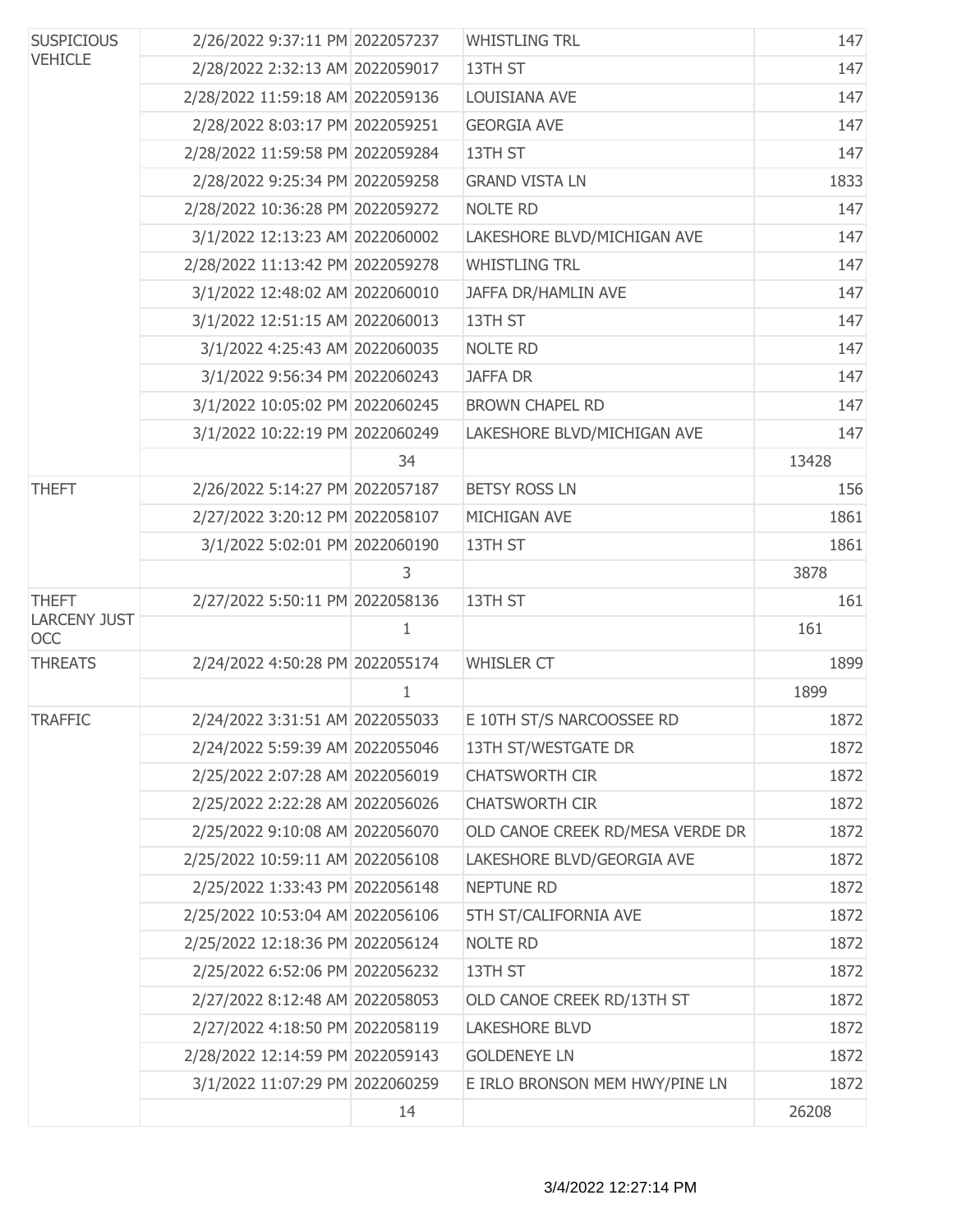| <b>TRESPASSING</b>                    | 2/24/2022 4:15:41 PM 2022055164  |                | S NARCOOSSEE RD                           | 1874  |
|---------------------------------------|----------------------------------|----------------|-------------------------------------------|-------|
|                                       |                                  | 1              |                                           | 1874  |
| <b>TRESPASSING</b><br><b>UNWANTED</b> | 2/24/2022 3:46:24 PM 2022055162  |                | S NARCOOSSEE RD                           | 196   |
|                                       | 2/24/2022 6:54:53 PM 2022055208  |                | 13TH ST                                   | 196   |
|                                       | 2/25/2022 2:14:17 PM 2022056160  |                | MISSISSIPPI AVE                           | 196   |
|                                       | 2/26/2022 4:05:18 AM 2022057027  |                | 13TH ST                                   | 196   |
|                                       | 2/26/2022 2:41:20 PM 2022057152  |                | 13TH ST                                   | 196   |
|                                       | 2/27/2022 1:10:33 AM 2022058008  |                | <b>CHRISTINA LEE LN</b>                   | 196   |
|                                       | 2/27/2022 12:17:27 PM 2022058081 |                | CANOE CREEK RD                            | 196   |
|                                       | 2/27/2022 6:05:18 PM 2022058141  |                | FRIARS COVE RD                            | 196   |
|                                       | 2/27/2022 4:29:07 PM 2022058122  |                | <b>CANOE CREEK RD</b>                     | 196   |
|                                       | 2/28/2022 3:55:50 PM 2022059205  |                | <b>SAWYER CIR</b>                         | 196   |
|                                       | 2/28/2022 6:16:50 PM 2022059242  |                | <b>DIAMOND LN</b>                         | 196   |
|                                       | 2/28/2022 6:15:16 PM 2022059241  |                | 13TH ST                                   | 196   |
|                                       | 3/1/2022 5:58:17 PM 2022060198   |                | NATIONS WAY                               | 196   |
|                                       |                                  | 13             |                                           | 2548  |
| <b>UNWANTED</b>                       | 2/24/2022 1:09:07 PM 2022055133  |                | LOUISIANA AVE                             | 1894  |
| <b>PERSON</b>                         | 2/24/2022 4:18:56 PM 2022055166  |                | S NARCOOSSEE RD                           | 1894  |
|                                       | 2/25/2022 10:37:36 AM 2022056103 |                | 13TH ST                                   | 1894  |
|                                       | 2/26/2022 12:08:47 PM 2022057124 |                | CANOE CREEK RD                            | 1894  |
|                                       | 2/26/2022 4:36:27 PM 2022057178  |                | 13TH ST                                   | 1894  |
|                                       | 2/26/2022 4:51:25 PM 2022057183  |                | 13TH ST                                   | 1894  |
|                                       | 2/26/2022 9:14:49 PM 2022057232  |                | CANOE CREEK RD                            | 1894  |
|                                       | 2/26/2022 10:33:14 PM 2022057248 |                | 13TH ST                                   | 1894  |
|                                       | 2/27/2022 11:56:52 AM 2022058078 |                | NEPTUNE BAY CIR                           | 1894  |
|                                       | 2/27/2022 7:25:23 PM 2022058151  |                | <b>BITTLE WAY</b>                         | 1894  |
|                                       | 2/27/2022 7:29:12 PM 2022058152  |                | <b>BITTLE WAY</b>                         | 1894  |
|                                       |                                  | 11             |                                           | 20834 |
| <b>URGENT</b>                         | 2/24/2022 7:38:01 PM 2022055212  |                | 12TH ST/OREGON AVE                        | 150   |
| <b>CHECK WELL</b><br><b>BEING</b>     | 2/25/2022 9:34:08 PM 2022056264  |                | <b>BLACKBERRY CIR</b>                     | 150   |
|                                       | 2/26/2022 5:12:04 AM 2022057060  |                | E IRLO BRONSON MEM HWY/S<br>NARCOOSSEE RD | 150   |
|                                       | 2/27/2022 6:53:45 PM 2022058146  |                | 13TH ST                                   | 150   |
|                                       | 2/28/2022 10:34:04 PM 2022059270 |                | 13TH ST                                   | 150   |
|                                       |                                  | 5              |                                           | 750   |
| <b>URGENT LOCK</b>                    | 2/26/2022 6:49:31 PM 2022057198  |                | OLD CANOE CREEK RD                        | 153   |
| IN OUT                                | 2/26/2022 6:50:43 PM 2022057199  |                | OLD CANOE CREEK RD                        | 153   |
|                                       |                                  | $\overline{2}$ |                                           | 306   |